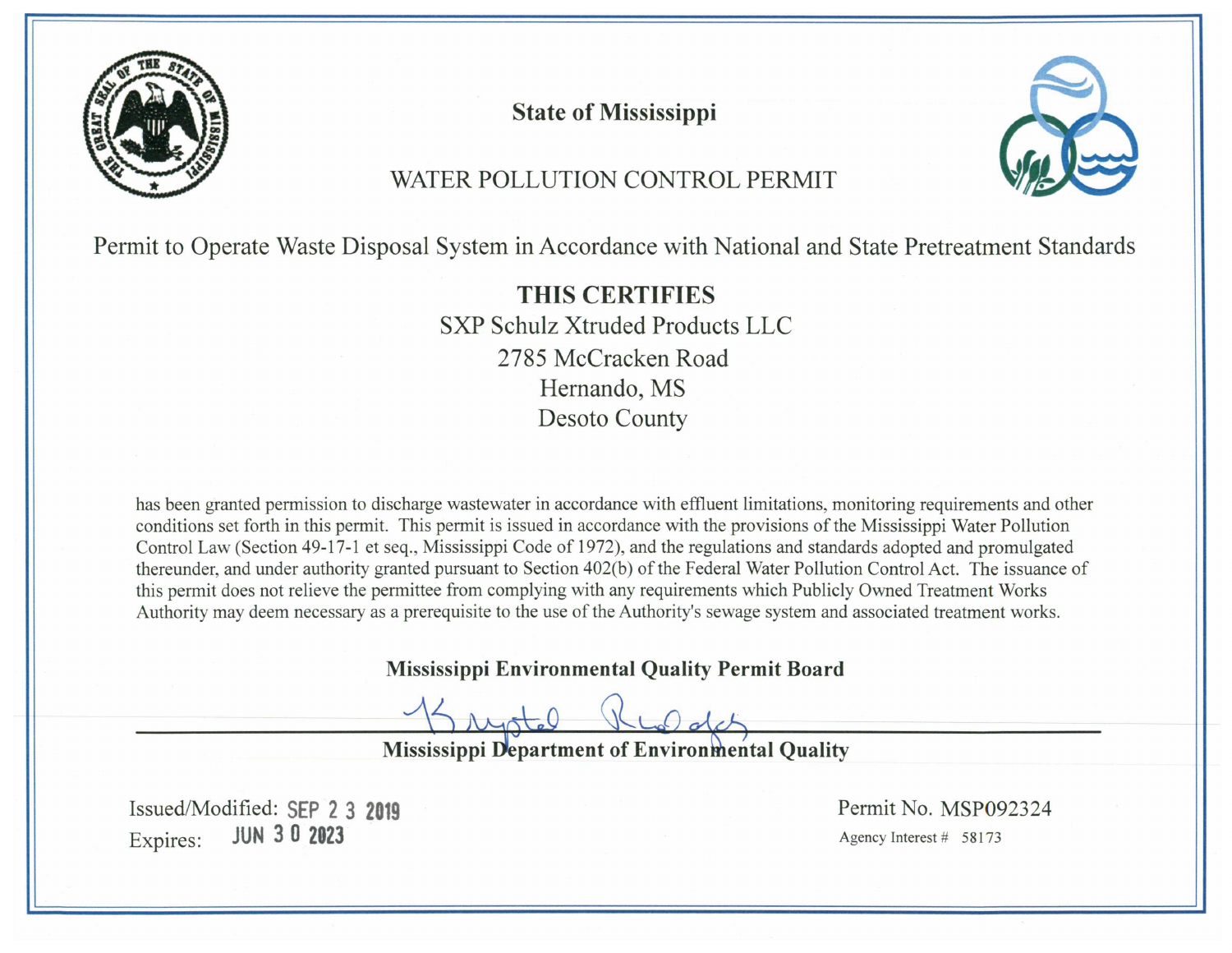## **Table of Contents**

| <b>Other Relevant Documents:</b> |  |
|----------------------------------|--|
|                                  |  |

Cover Letter, Form 1, Form 2-P, Drawing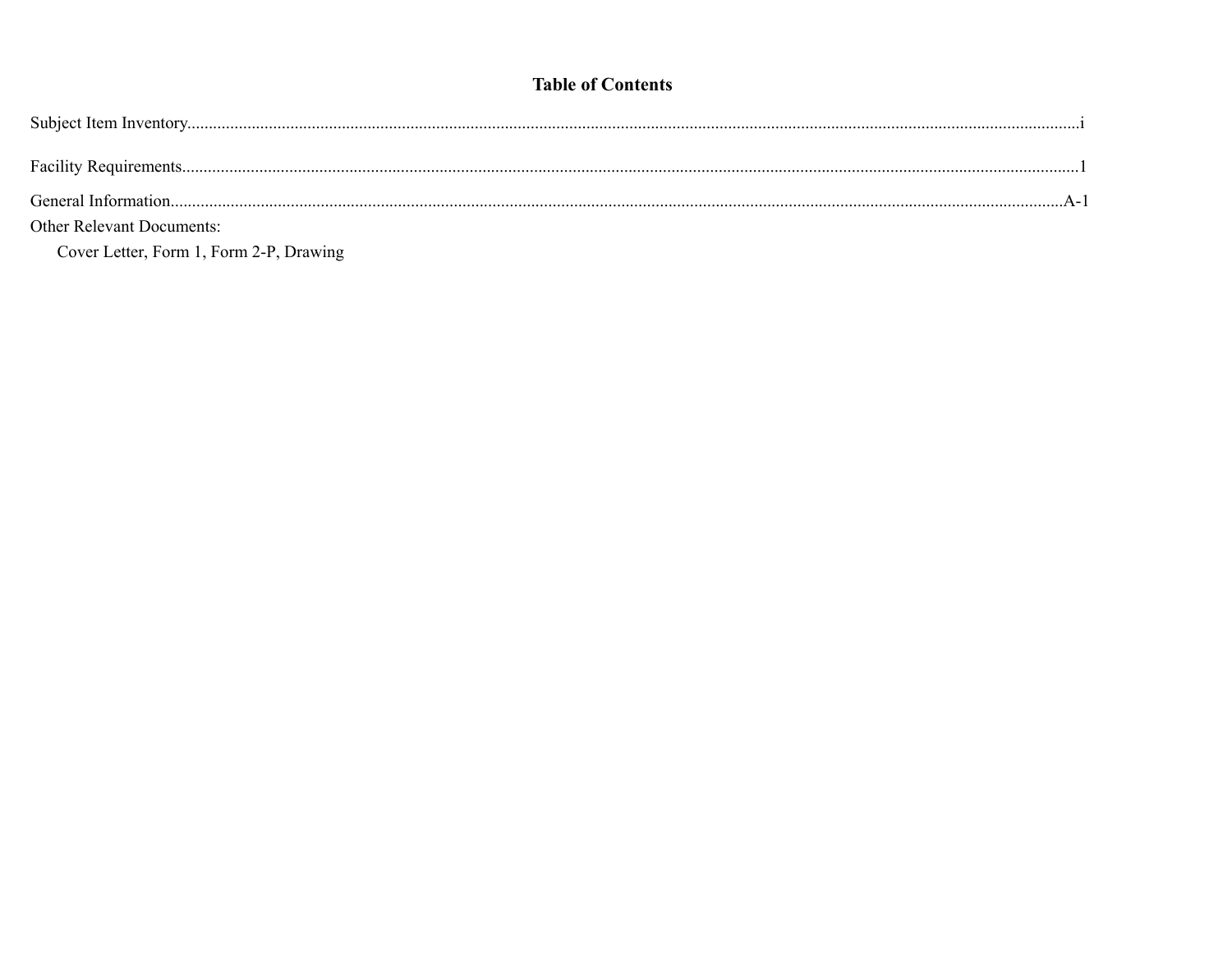Permit Number:MSP092324 Activity ID No.: PER20190002 SXP Schulz Xtruded Products LLC Subject Item Inventory

## **Subject Item Inventory:**

| ID                | Designation   | Description                                                                                                                                    |
|-------------------|---------------|------------------------------------------------------------------------------------------------------------------------------------------------|
| AI58173           | 158173        | Production of steel pipes and tubes.                                                                                                           |
| <b>RPNT1</b>      | MSP092324-001 | Outfall 001 (Wastewater from Alkaline Cleaning, Pickling, and Passivating Titanium and Stainless Steel Pipe with Rinse and<br>'Scrubber Water) |
| RPNT <sub>2</sub> | MSP092324-002 | Outfall 002 (Wastewater from Heat-Treat Quench Tank and Pipe Degreasing System)                                                                |

## **Receiving Stream Relationships:**

| <b>Subject Item</b>                                                                                                                                 | Relationship    | <b>Receiving Stream</b>                                                   |
|-----------------------------------------------------------------------------------------------------------------------------------------------------|-----------------|---------------------------------------------------------------------------|
| AI 58173 Production of steel pipes and tubes.                                                                                                       | Discharges Into | DeSoto County Regional Utility<br>Authority, Short Fork WWTP<br>MS0058483 |
| RPNT1 Outfall 001 (Wastewater from Alkaline Cleaning, Pickling, and Passivating Titanium and Stainless Steel Pipe with<br>Rinse and Scrubber Water) | Discharges Into | DeSoto County Regional Utility<br>Authority, Short Fork WWTP<br>MS0058483 |
| RPNT2 Outfall 002 (Wastewater from Heat-Treat Quench Tank and Pipe Degreasing System)                                                               | Discharges Into | DeSoto County Regional Utility<br>Authority, Short Fork WWTP<br>MS0058483 |
| KEY                                                                                                                                                 |                 |                                                                           |

| $AI = Agency Interest$                         |
|------------------------------------------------|
| $CAFO =$ Concentrated Animal Feeding Operation |
| $EQPT = Equipment$                             |
| $IMPD = Important$                             |
| $PCS = PCs$                                    |
| $TRMT = Treatment$                             |
|                                                |
|                                                |
|                                                |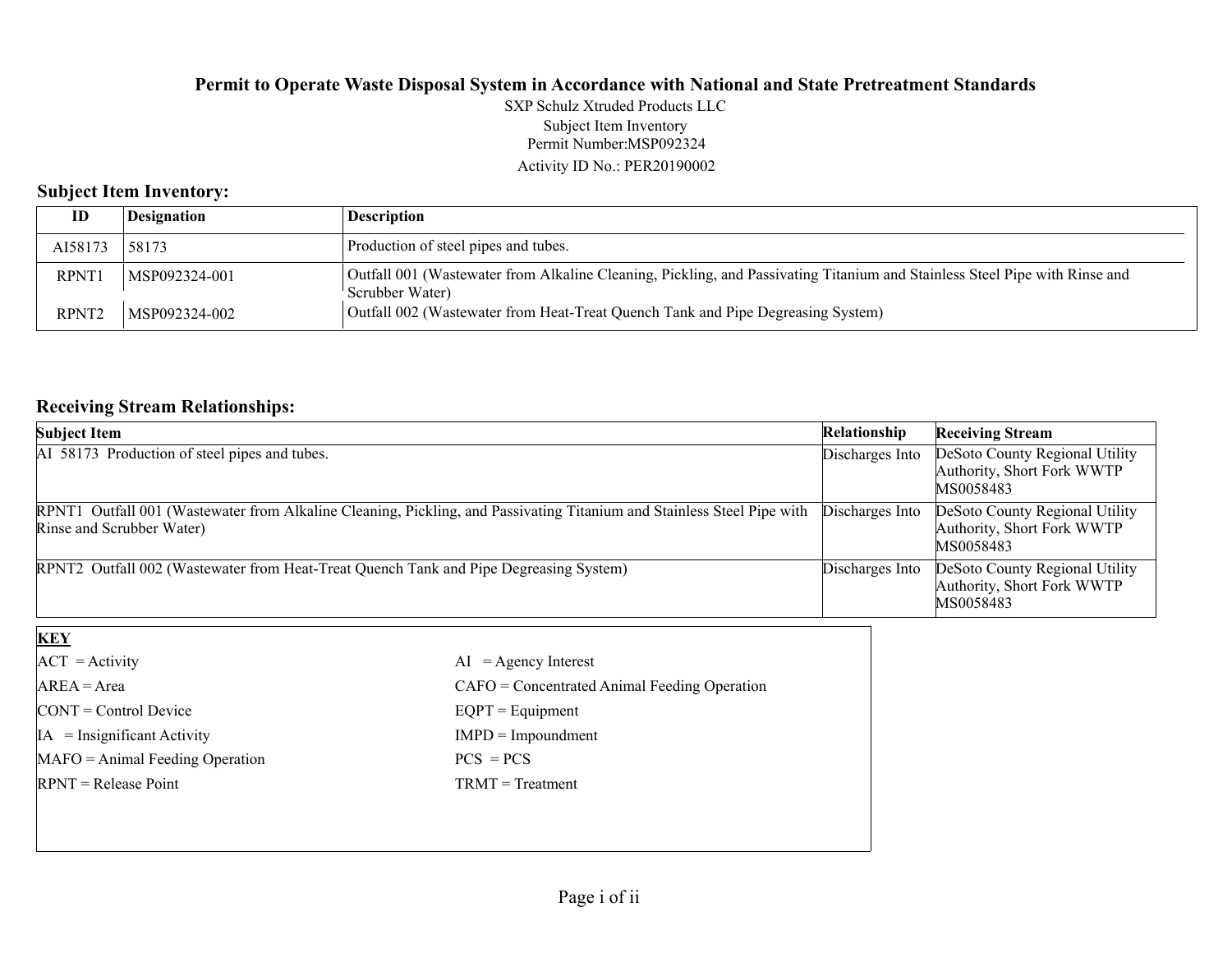Permit Number:MSP092324 Activity ID No.: PER20190002 SXP Schulz Xtruded Products LLCSubject Item Inventory

**KEY** WDPT = Withdrawal Point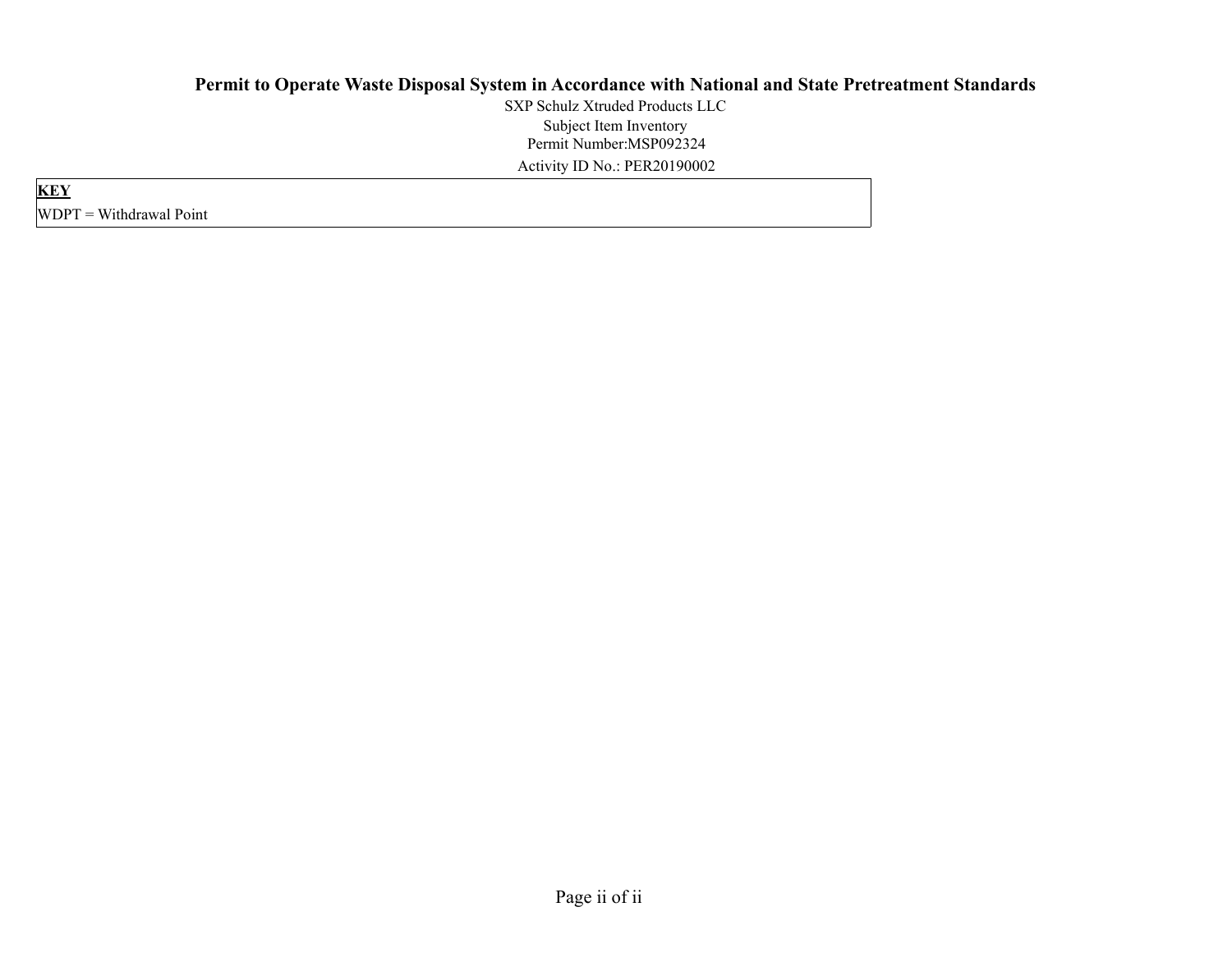#### **Outfall 001 (Wastewater from Alkaline Cleaning, Pickling, and Passivating Titanium and Stainless Steel Pipe with Rinse and Scrubber Water) Subject Item:**

**RPNT0000000001: MSP092324-001**

|                                                                     |                                                |                                                       | <b>Discharge Limitations</b>        |                                      | <b>Monitoring Requirements</b>       |                                      |                                    |                  |                      |                     |
|---------------------------------------------------------------------|------------------------------------------------|-------------------------------------------------------|-------------------------------------|--------------------------------------|--------------------------------------|--------------------------------------|------------------------------------|------------------|----------------------|---------------------|
| <b>Parameter</b>                                                    | <b>Quantity</b> /<br>Loading<br><b>Average</b> | <b>Quantity</b> /<br><b>Loading</b><br><b>Maximum</b> | Quantity<br>Loading<br><b>Units</b> | Quality /<br>Conc.<br><b>Minimum</b> | Quality /<br>Conc.<br><b>Average</b> | Quality /<br>Conc.<br><b>Maximum</b> | Quality /<br>Conc.<br><b>Units</b> | <b>Frequency</b> | <b>Sample Type</b>   | <b>Which Months</b> |
| Cadmium<br>(Total Recoverable)<br><b>Effluent</b>                   | Report<br>Monthly<br>Average                   | Report<br>Daily<br>Maximum                            | pounds per<br>day                   | ******                               | 0.020<br>Monthly<br>Average          | 0.050<br>Daily<br>Maximum            | mg/L                               | Twice per Month  | 24-hr Composite      | Jan-Dec             |
| <b>Chromium</b> (Total<br>Recoverable)<br><b>Effluent</b>           | 0.004<br>Monthly<br>Average                    | 0.010<br>Daily<br>Maximum                             | pounds per<br>day                   | ******                               | 0.352<br>Monthly<br>Average          | 1.254<br>Daily<br>Maximum            | mg/L                               | Twice per Month  | 24-hr Composite      | Jan-Dec             |
| <b>Copper</b><br>(Total Recoverable)<br><b>Effluent</b>             | Report<br>Monthly<br>Average                   | Report<br>Daily<br>Maximum                            | pounds per<br>day                   | ******                               | 0.020<br>Monthly<br>Average          | 0.050<br>Daily<br>Maximum            | mg/L                               | Twice per Month  | 24-hr Composite      | Jan-Dec             |
| <b>Cyanide (Total Recoverabl</b><br>$\epsilon$<br><b>Effluent</b>   | Report<br>Monthly<br>Average                   | Report<br>Daily<br>Maximum                            | pounds per<br>day                   | ******                               | 0.020<br>Monthly<br>Average          | 0.050<br>Daily<br>Maximum            | mg/L                               | Twice per Month  | <b>Grab Sampling</b> | Jan-Dec             |
| Flow<br><b>Effluent</b>                                             | 0.010<br>Monthly<br>Average                    | Report<br>Daily<br>Maximum                            | Million<br>Gallons per<br>Day       | ******                               | ******                               | ******                               | ******                             | Weekly           | Totalizer            | Jan-Dec             |
| <b>Lead (Total Recoverable)</b><br><b>Effluent</b>                  | Report<br>Monthly<br>Average                   | Report<br>Daily<br>Maximum                            | pounds per<br>day                   | ******                               | 0.040<br>Monthly<br>Average          | 0.10<br>Daily<br>Maximum             | mg/L                               | Twice per Month  | 24-hr Composite      | Jan-Dec             |
| <b>Nickel</b><br>(Total Rec<br><i>overable</i> )<br><b>Effluent</b> | 0.003<br>Monthly<br>Average                    | 0.0090<br>Daily<br>Maximum                            | pounds per<br>day                   | ******                               | 0.820<br>Monthly<br>Average          | 3.42<br>Daily<br>Maximum             | mg/L                               | Twice per Month  | 24-hr Composite      | Jan-Dec             |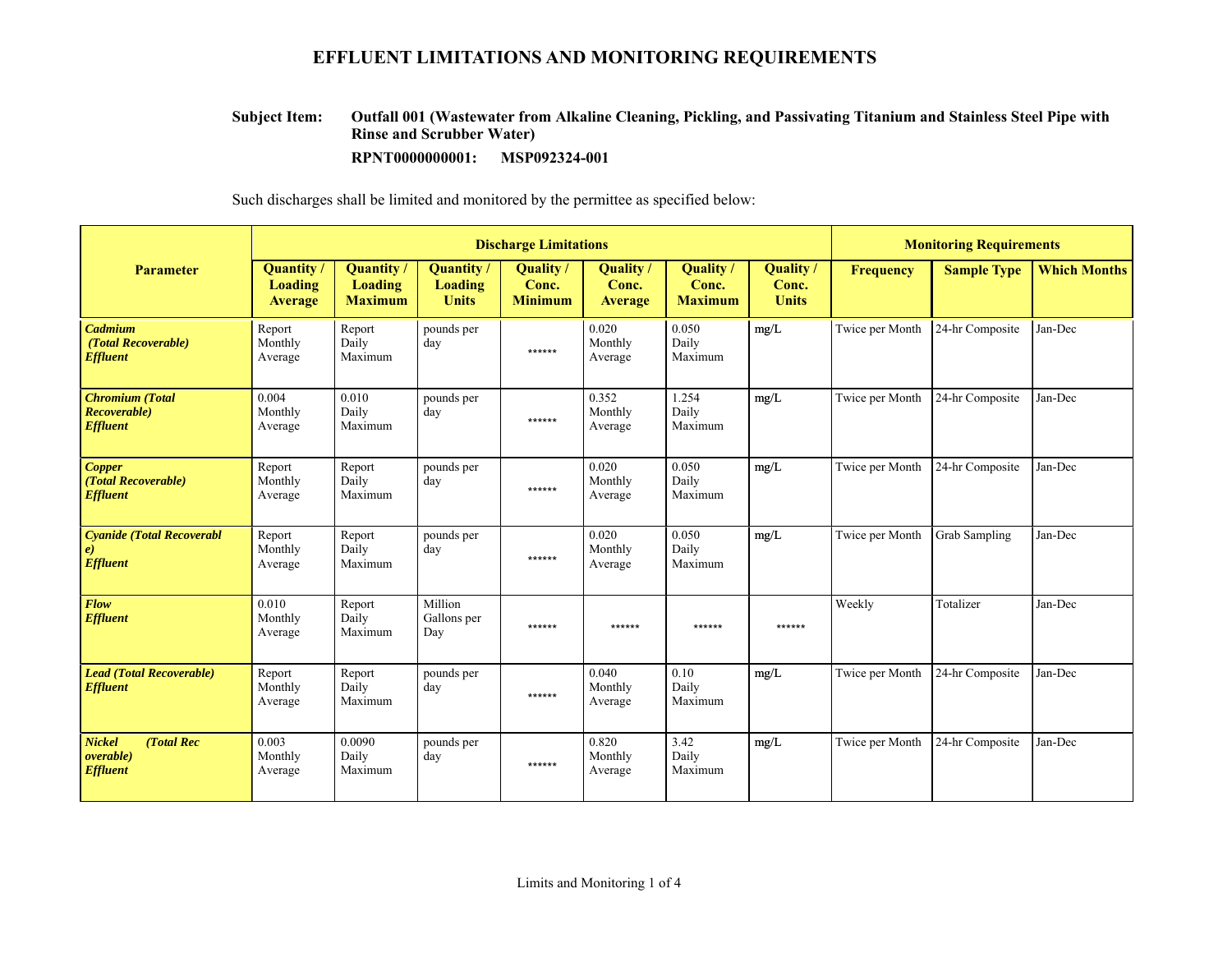#### **Outfall 001 (Wastewater from Alkaline Cleaning, Pickling, and Passivating Titanium and Stainless Steel Pipe with Rinse and Scrubber Water) Subject Item:**

**RPNT0000000001: MSP092324-001**

|                                                                             | <b>Discharge Limitations</b>                        |                                                |                                      |                                      |                                           |                                     |                                    | <b>Monitoring Requirements</b> |                      |                     |  |
|-----------------------------------------------------------------------------|-----------------------------------------------------|------------------------------------------------|--------------------------------------|--------------------------------------|-------------------------------------------|-------------------------------------|------------------------------------|--------------------------------|----------------------|---------------------|--|
| <b>Parameter</b>                                                            | <b>Quantity</b><br><b>Loading</b><br><b>Average</b> | <b>Quantity</b> /<br>Loading<br><b>Maximum</b> | Quantity/<br>Loading<br><b>Units</b> | Quality /<br>Conc.<br><b>Minimum</b> | <b>Quality</b><br>Conc.<br><b>Average</b> | Quality/<br>Conc.<br><b>Maximum</b> | Quality /<br>Conc.<br><b>Units</b> | <b>Frequency</b>               | <b>Sample Type</b>   | <b>Which Months</b> |  |
| Oil and grease<br><b>Effluent</b>                                           | Report<br>Monthly<br>Average                        | Report<br>Daily<br>Maximum                     | pounds per<br>day                    | ******                               | 60<br>Monthly<br>Average                  | 150<br>Daily<br>Maximum             | mg/L                               | Twice per Month                | <b>Grab Sampling</b> | Jan-Dec             |  |
| Oxygen Demand,<br>biochemical, 5-day<br>$(20$ degrees C)<br><b>Effluent</b> | Report<br>Monthly<br>Average                        | Report<br>Daily<br>Maximum                     | pounds per<br>day                    | ******                               | 120<br>Monthly<br>Average                 | 300<br>Daily<br>Maximum             | mg/L                               | Twice per Month                | 24-hr Composite      | Jan-Dec             |  |
| pH<br><b>Effluent</b>                                                       | ******                                              | ******                                         | ******                               | 6.0<br>Minimum                       | ******                                    | 9.0<br>Maximum                      | <b>SU</b>                          | Weekly                         | <b>Grab Sampling</b> | Jan-Dec             |  |
| <b>Silver (Total Recoverable)</b><br><b>Effluent</b>                        | Report<br>Monthly<br>Average                        | Report<br>Daily<br>Maximum                     | pounds per<br>day                    | ******                               | 0.040<br>Monthly<br>Average               | 0.10<br>Daily<br>Maximum            | mg/L                               | Twice per Month                | 24-hr Composite      | Jan-Dec             |  |
| <b>Solids (Total Suspended)</b><br><b>Effluent</b>                          | Report<br>Monthly<br>Average                        | Report<br>Daily<br>Maximum                     | pounds per<br>day                    | ******                               | 120<br>Monthly<br>Average                 | 300<br>Daily<br>Maximum             | mg/L                               | Twice per Month                | 24-hr Composite      | Jan-Dec             |  |
| <b>Surfactants</b><br><b>Effluent</b>                                       | Report<br>Monthly<br>Average                        | Report<br>Daily<br>Maximum                     | pounds per<br>day                    | ******                               | $\overline{4}$<br>Monthly<br>Average      | 10<br>Daily<br>Maximum              | mg/L                               | Twice per Month                | Grab Sampling        | Jan-Dec             |  |
| <b>Zinc (Total Recoverable)</b><br><b>Effluent</b>                          | Report<br>Monthly<br>Average                        | Report<br>Daily<br>Maximum                     | pounds per<br>day                    | $******$                             | 0.040<br>Monthly<br>Average               | 0.10<br>Daily<br>Maximum            | mg/L                               | Twice per Month                | 24-hr Composite      | Jan-Dec             |  |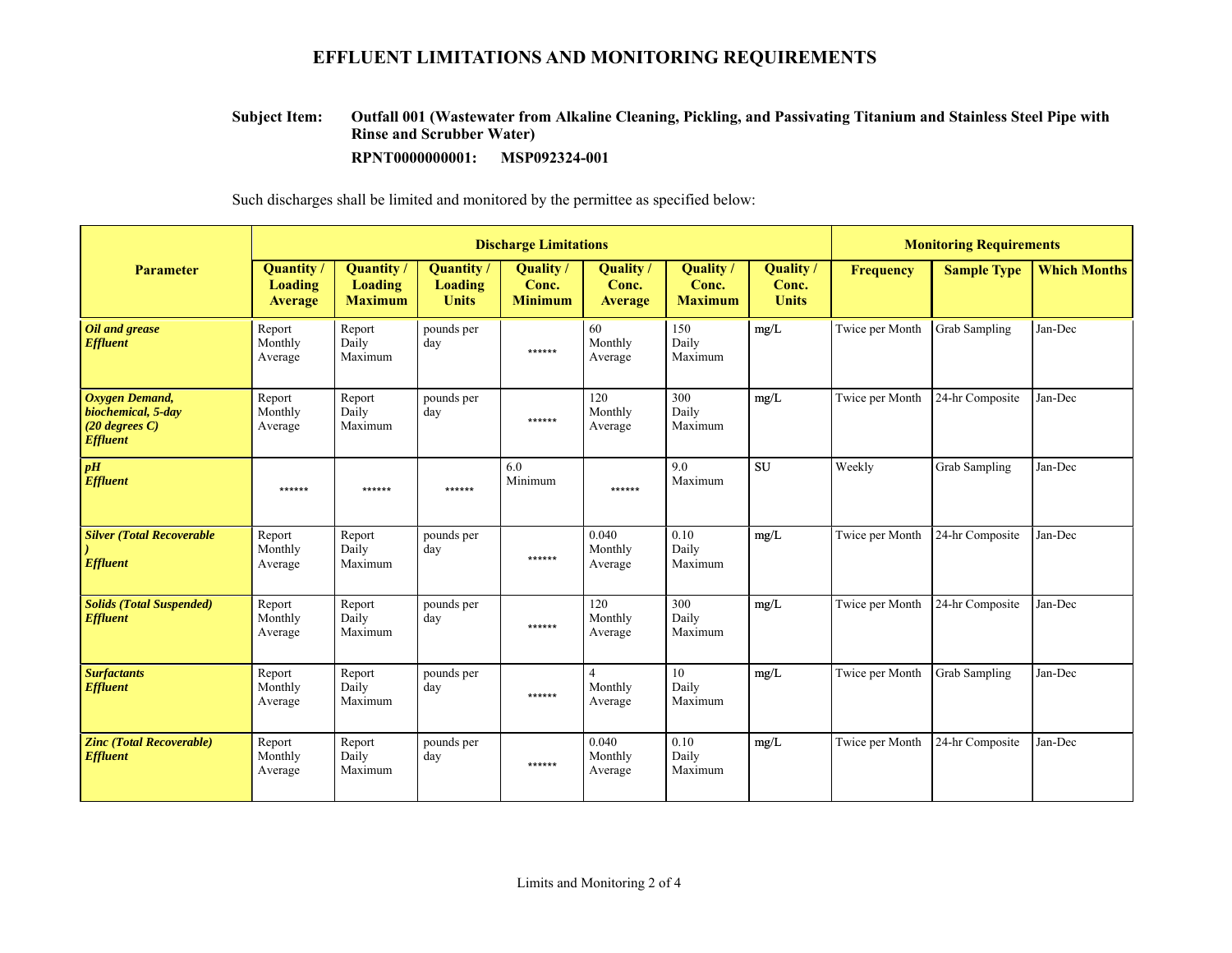#### **Outfall 002 (Wastewater from Heat-Treat Quench Tank and Pipe Degreasing System) Subject Item:**

#### **RPNT0000000002:** MSP092324-002

|                                                                     | <b>Discharge Limitations</b>                 |                                                       |                                             |                                      |                               |                                      |                                    |                  | <b>Monitoring Requirements</b> |                     |
|---------------------------------------------------------------------|----------------------------------------------|-------------------------------------------------------|---------------------------------------------|--------------------------------------|-------------------------------|--------------------------------------|------------------------------------|------------------|--------------------------------|---------------------|
| <b>Parameter</b>                                                    | <b>Quantity</b><br><b>Loading</b><br>Average | <b>Quantity</b> /<br><b>Loading</b><br><b>Maximum</b> | Quantity/<br><b>Loading</b><br><b>Units</b> | Quality /<br>Conc.<br><b>Minimum</b> | Quality /<br>Conc.<br>Average | Quality /<br>Conc.<br><b>Maximum</b> | Quality /<br>Conc.<br><b>Units</b> | <b>Frequency</b> | <b>Sample Type</b>             | <b>Which Months</b> |
| Cadmium<br>(Total Recoverable)<br><b>Effluent</b>                   | Report<br>Monthly<br>Average                 | Report<br>Daily<br>Maximum                            | pounds per<br>day                           | ******                               | 0.020<br>Monthly<br>Average   | 0.050<br>Daily<br>Maximum            | mg/L                               | Twice per Month  | 24-hr Composite                | Jan-Dec             |
| <b>Chromium</b> (Total<br>Recoverable)<br><b>Effluent</b>           | 0.004<br>Monthly<br>Average                  | 0.010<br>Daily<br>Maximum                             | pounds per<br>day                           | ******                               | 0.352<br>Monthly<br>Average   | 1.254<br>Daily<br>Maximum            | mg/L                               | Twice per Month  | 24-hr Composite                | Jan-Dec             |
| <b>Copper</b><br>(Total Recoverable)<br><b>Effluent</b>             | Report<br>Monthly<br>Average                 | Report<br>Daily<br>Maximum                            | pounds per<br>day                           | ******                               | 0.020<br>Monthly<br>Average   | 0.050<br>Daily<br>Maximum            | mg/L                               | Twice per Month  | 24-hr Composite                | Jan-Dec             |
| <b>Cyanide (Total Recoverabl</b><br>$\epsilon$<br><b>Effluent</b>   | Report<br>Monthly<br>Average                 | Report<br>Daily<br>Maximum                            | pounds per<br>day                           | ******                               | 0.020<br>Monthly<br>Average   | 0.050<br>Daily<br>Maximum            | mg/L                               | Twice per Month  | Grab Sampling                  | Jan-Dec             |
| Flow<br><b>Effluent</b>                                             | 0.010<br>Monthly<br>Average                  | Report<br>Daily<br>Maximum                            | Million<br>Gallons per<br>Day               | ******                               | ******                        | ******                               | ******                             | Weekly           | Totalizer                      | Jan-Dec             |
| <b>Lead (Total Recoverable)</b><br><b>Effluent</b>                  | Report<br>Monthly<br>Average                 | Report<br>Daily<br>Maximum                            | pounds per<br>day                           | ******                               | 0.040<br>Monthly<br>Average   | 0.10<br>Daily<br>Maximum             | mg/L                               | Twice per Month  | 24-hr Composite                | Jan-Dec             |
| <b>Nickel</b><br>(Total Rec<br><i>overable</i> )<br><b>Effluent</b> | 0.003<br>Monthly<br>Average                  | 0.0090<br>Daily<br>Maximum                            | pounds per<br>day                           | ******                               | 0.820<br>Monthly<br>Average   | 3.42<br>Daily<br>Maximum             | mg/L                               | Twice per Month  | 24-hr Composite                | Jan-Dec             |
| Oil and grease<br><b>Effluent</b>                                   | Report<br>Monthly<br>Average                 | Report<br>Daily<br>Maximum                            | pounds per<br>day                           | ******                               | 60<br>Monthly<br>Average      | 150<br>Daily<br>Maximum              | mg/L                               | Twice per Month  | <b>Grab Sampling</b>           | Jan-Dec             |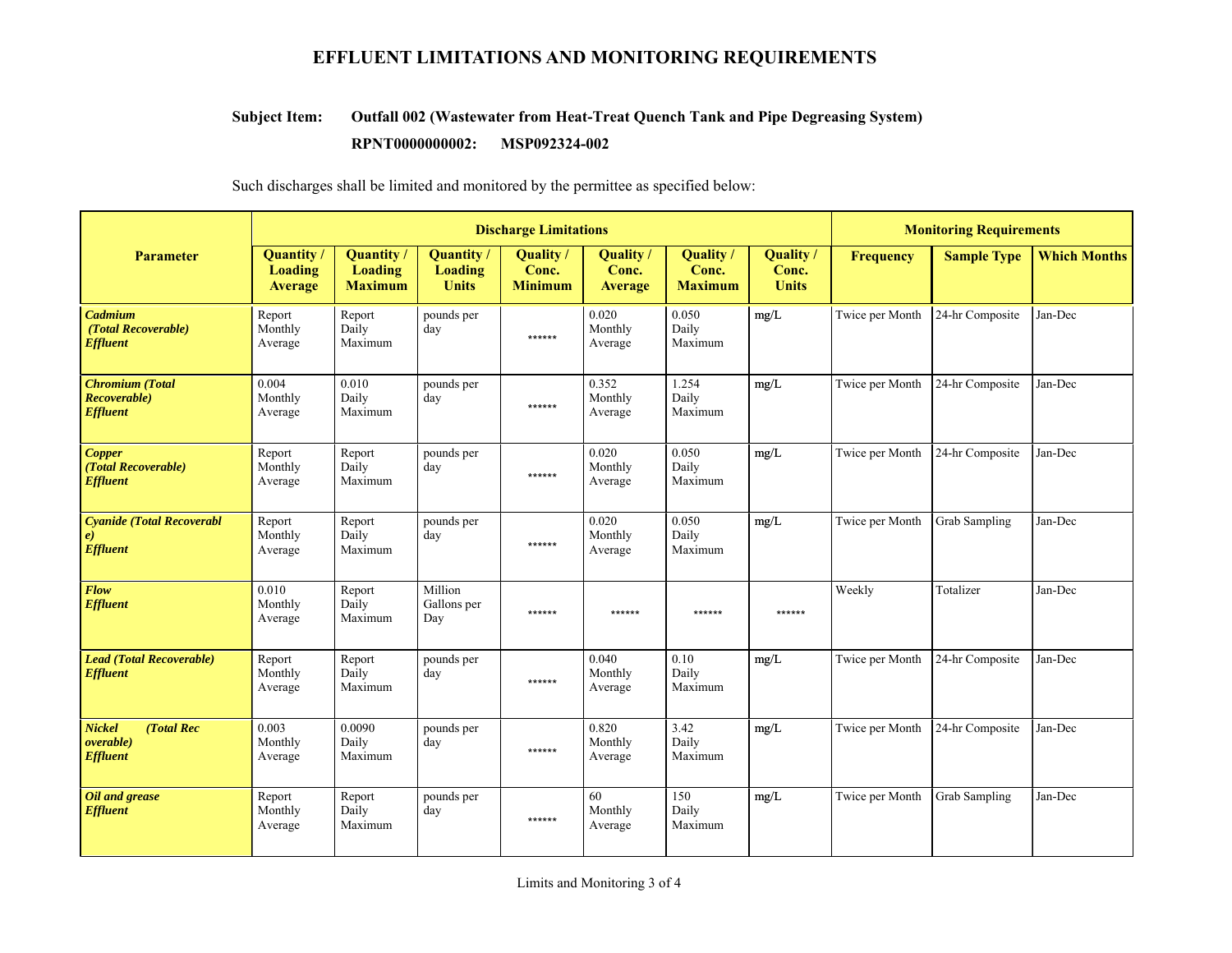#### **Outfall 002 (Wastewater from Heat-Treat Quench Tank and Pipe Degreasing System) Subject Item:**

#### **RPNT0000000002:** MSP092324-002

|                                                                             |                                         |                                                       | <b>Discharge Limitations</b>         | <b>Monitoring Requirements</b>            |                                      |                                             |                                    |                  |                      |                     |
|-----------------------------------------------------------------------------|-----------------------------------------|-------------------------------------------------------|--------------------------------------|-------------------------------------------|--------------------------------------|---------------------------------------------|------------------------------------|------------------|----------------------|---------------------|
| <b>Parameter</b>                                                            | Quantity /<br>Loading<br><b>Average</b> | <b>Quantity</b> /<br><b>Loading</b><br><b>Maximum</b> | Quantity/<br>Loading<br><b>Units</b> | <b>Quality</b><br>Conc.<br><b>Minimum</b> | Quality /<br>Conc.<br><b>Average</b> | <b>Quality</b> /<br>Conc.<br><b>Maximum</b> | Quality /<br>Conc.<br><b>Units</b> | <b>Frequency</b> | <b>Sample Type</b>   | <b>Which Months</b> |
| Oxygen Demand,<br>biochemical, 5-day<br>$(20$ degrees C)<br><b>Effluent</b> | Report<br>Monthly<br>Average            | Report<br>Daily<br>Maximum                            | pounds per<br>day                    | ******                                    | 120<br>Monthly<br>Average            | 300<br>Daily<br>Maximum                     | mg/L                               | Twice per Month  | <b>Grab Sampling</b> | Jan-Dec             |
| pH<br><b>Effluent</b>                                                       | ******                                  | ******                                                | ******                               | 6.0<br>Minimum                            | ******                               | 9.0<br>Maximum                              | SU                                 | Weekly           | <b>Grab Sampling</b> | Jan-Dec             |
| <b>Silver (Total Recoverable)</b><br><b>Effluent</b>                        | Report<br>Monthly<br>Average            | Report<br>Daily<br>Maximum                            | pounds per<br>day                    | ******                                    | 0.040<br>Monthly<br>Average          | 0.10<br>Daily<br>Maximum                    | mg/L                               | Twice per Month  | 24-hr Composite      | Jan-Dec             |
| <b>Solids (Total Suspended)</b><br><b>Effluent</b>                          | Report<br>Monthly<br>Average            | Report<br>Daily<br>Maximum                            | pounds per<br>day                    | ******                                    | 120<br>Monthly<br>Average            | 300<br>Daily<br>Maximum                     | mg/L                               | Twice per Month  | 24-hr Composite      | Jan-Dec             |
| <b>Surfactants</b><br><b>Effluent</b>                                       | Report<br>Monthly<br>Average            | Report<br>Daily<br>Maximum                            | pounds per<br>day                    | ******                                    | $\overline{4}$<br>Monthly<br>Average | 10<br>Daily<br>Maximum                      | mg/L                               | Twice per Month  | <b>Grab Sampling</b> | Jan-Dec             |
| <b>Zinc (Total Recoverable)</b><br><b>Effluent</b>                          | Report<br>Monthly<br>Average            | Report<br>Daily<br>Maximum                            | pounds per<br>day                    | ******                                    | 0.040<br>Monthly<br>Average          | 0.10<br>Daily<br>Maximum                    | mg/L                               | Twice per Month  | 24-hr Composite      | Jan-Dec             |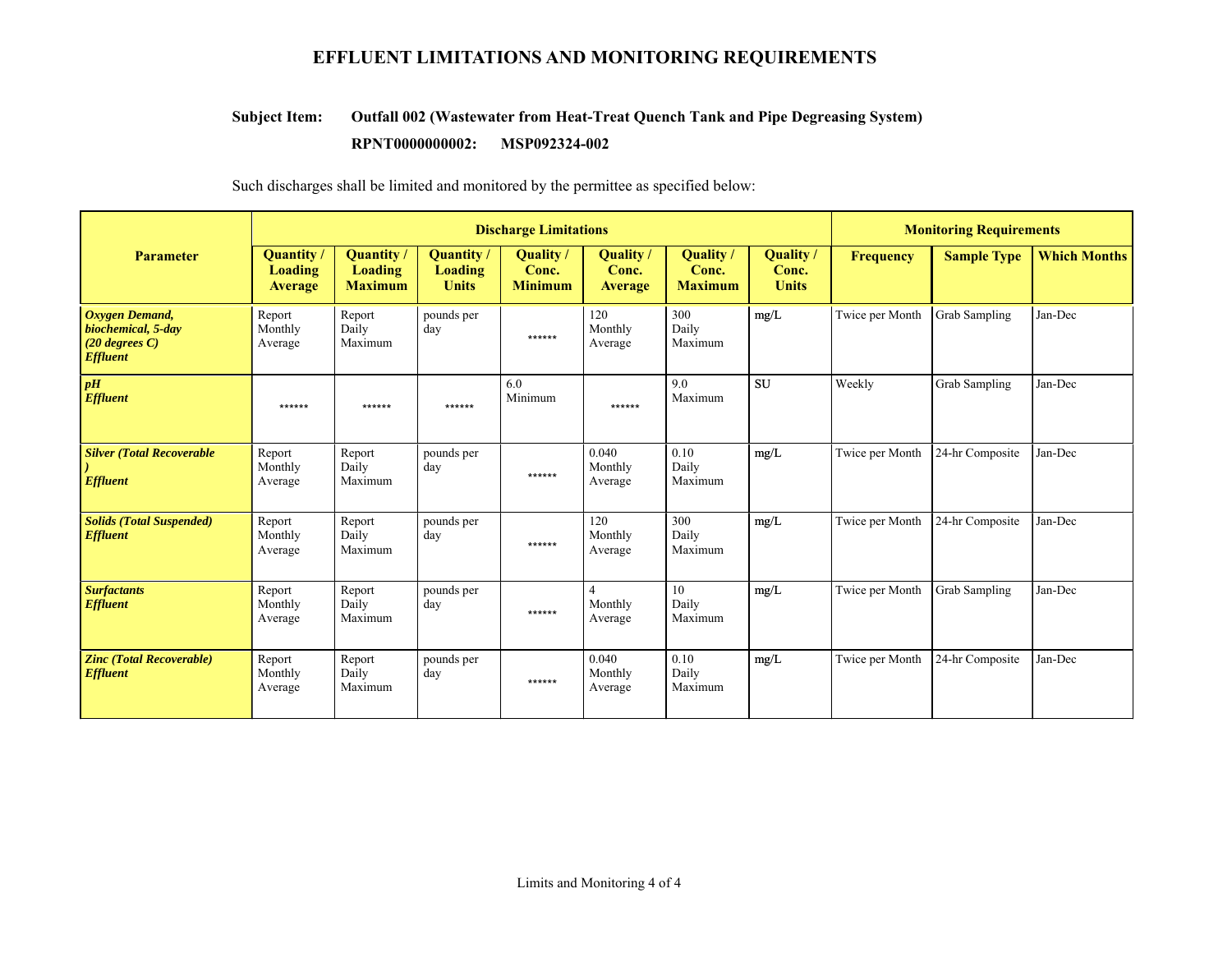SXP Schulz Xtruded Products LLC Facility Requirements Permit Number:MSP092324 Activity ID No.: PER20190002

#### **AI0000058173 (58173) Production of steel pipes and tubes.:**

Limitation Requirements:

| Condition<br>No. | Parameter | Condition                                                                                                                                                                                                                                                                                                                                                                                                                                                                                                                                                                                                                                                                                                                                                                                                                                                                                                                                                                                                                                                                                                                                                                                                                                                                                                                                                                                                                                                                                                                                                                                                                                                                                                                                                                                                          |
|------------------|-----------|--------------------------------------------------------------------------------------------------------------------------------------------------------------------------------------------------------------------------------------------------------------------------------------------------------------------------------------------------------------------------------------------------------------------------------------------------------------------------------------------------------------------------------------------------------------------------------------------------------------------------------------------------------------------------------------------------------------------------------------------------------------------------------------------------------------------------------------------------------------------------------------------------------------------------------------------------------------------------------------------------------------------------------------------------------------------------------------------------------------------------------------------------------------------------------------------------------------------------------------------------------------------------------------------------------------------------------------------------------------------------------------------------------------------------------------------------------------------------------------------------------------------------------------------------------------------------------------------------------------------------------------------------------------------------------------------------------------------------------------------------------------------------------------------------------------------|
| $L-1$            |           | Samples taken in compliance with the monitoring requirements specified in this permit shall be taken at the nearest accessible<br>point after final treatment but prior to actual discharge into the POTW collection system or mixing with non-regulated waste<br>streams. [11 Miss. Admin. Code Pt. 6, R.1.1.4.A(28).]                                                                                                                                                                                                                                                                                                                                                                                                                                                                                                                                                                                                                                                                                                                                                                                                                                                                                                                                                                                                                                                                                                                                                                                                                                                                                                                                                                                                                                                                                            |
| $L-2$            |           | <b>General Pretreatment Prohibitions</b>                                                                                                                                                                                                                                                                                                                                                                                                                                                                                                                                                                                                                                                                                                                                                                                                                                                                                                                                                                                                                                                                                                                                                                                                                                                                                                                                                                                                                                                                                                                                                                                                                                                                                                                                                                           |
|                  |           | In addition to those pollutants limited in the "Effluent Limitations and Monitoring Requirements" section of this permit, the<br>following pollutants shall not be discharged into the POTW:<br>(1) Pollutants which create a fire or explosion hazard in the POTW, including but not limited to, wastestreams with a closed cup<br>flashpoint of less than 140 degrees Fahrenheit or 60 degrees Centigrade using the test methods specified in 40 CFR 261.21;<br>(2) Pollutants which will cause corrosive structural damage to the POTW, but in no case discharges with pH lower than 5.0,<br>unless the treatment works is specifically designed to accommodate such discharges;<br>(3) Solid or viscous pollutants in amounts which will cause obstruction to the flow in the POTW resulting in interference;<br>(4) Any pollutant, including oxygen demanding pollutants (BOD, etc.) released in a discharge at a flow rate and/or pollutant<br>concentration which will cause interference with the POTW;<br>(5) Heat in amounts which will inhibit biological activity in the POTW resulting in interference, but in no case heat in such<br>quantities that the temperature at the POTW treatment plant exceeds 40 degrees Centigrade (104 degrees Fahrenheit) unless the<br>approval Authority, upon request of the POTW, approves alternate temperature limits;<br>(6) Petroleum oil, nonbiodegradable cutting oil, or products of mineral oil origin in amounts that will cause interference or pass<br>through;<br>(7) Pollutants which result in the presence of toxic gases, vapors, or fumes within the POTW in a quantity that may cause acute<br>worker health and safety problems;<br>(8) Any trucked or hauled pollutants, except at discharge points designated by the POTW. [40 CFR 403.5(b)] |

Page 1 of 23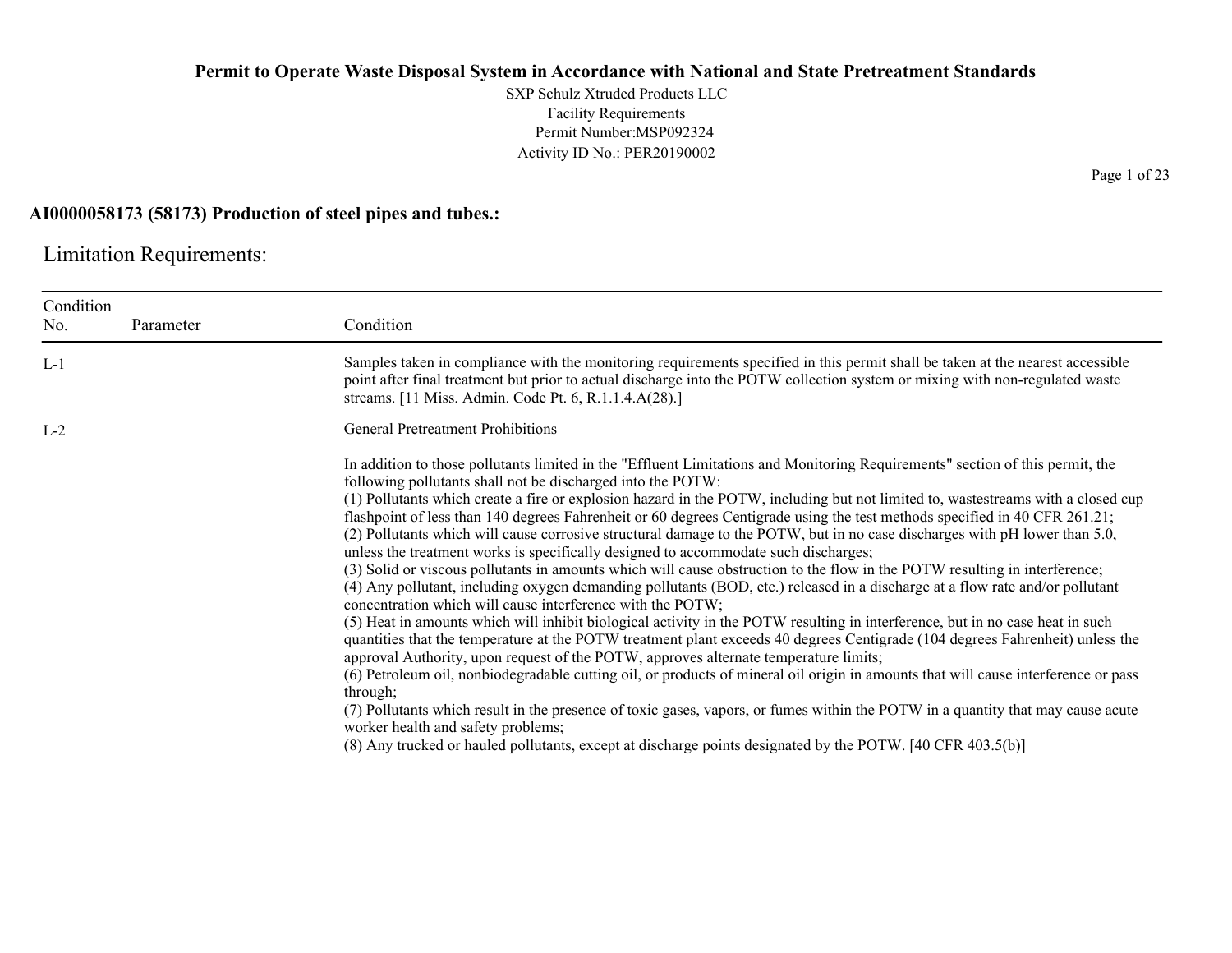SXP Schulz Xtruded Products LLC Facility Requirements Permit Number:MSP092324 Activity ID No.: PER20190002

**AI0000058173 (continued):**

Record-Keeping Requirements:

| Condition        |                                                                                                                                                                                                                                                                                                                                                                                                                                                                                                                                                                                                                                                                  |
|------------------|------------------------------------------------------------------------------------------------------------------------------------------------------------------------------------------------------------------------------------------------------------------------------------------------------------------------------------------------------------------------------------------------------------------------------------------------------------------------------------------------------------------------------------------------------------------------------------------------------------------------------------------------------------------|
| No.              | Condition                                                                                                                                                                                                                                                                                                                                                                                                                                                                                                                                                                                                                                                        |
| $R-1$            | Recording of Results                                                                                                                                                                                                                                                                                                                                                                                                                                                                                                                                                                                                                                             |
|                  | For each measurement or sample taken pursuant to the requirements of this permit, the permittee shall maintain records of all information obtained from such<br>monitoring including:                                                                                                                                                                                                                                                                                                                                                                                                                                                                            |
|                  | (1) The exact place, date, and time of sampling;<br>(2) The dates the analyses were performed;<br>(3) The person(s) who performed the analyses;<br>(4) The analytical techniques, procedures or methods used; and<br>(5) The results of all required analyses. [11 Miss. Admin. Code Pt. 6, R. 1.1.4.A(29)(a).]                                                                                                                                                                                                                                                                                                                                                  |
|                  | Submittal/Action Requirements:                                                                                                                                                                                                                                                                                                                                                                                                                                                                                                                                                                                                                                   |
| Condition<br>No. | Condition                                                                                                                                                                                                                                                                                                                                                                                                                                                                                                                                                                                                                                                        |
| $S-1$            | Oral Notification Requirements                                                                                                                                                                                                                                                                                                                                                                                                                                                                                                                                                                                                                                   |
|                  | The permittee shall notify the Mississippi Environmental Quality Permit Board and the DeSoto County Regional Utility Authority, Short Fork WWTF orally<br>immediately upon becoming aware of the following:<br>(1) A spill which would result in a discharge to the POTW or to State waters;<br>(2) Any unanticipated bypass which exceeds any effluent limitation in the permit.<br>(3) Any upset which exceeds any effluent limitation in the permit.<br>(4) Violation of a maximum daily discharge limitation for any of the pollutants listed by the Permit Board in the permit to be reported within 24 hours. [11 Miss.<br>Admin. Code Pt. 6, R. 1.1.4.M.] |

Page 2 of 23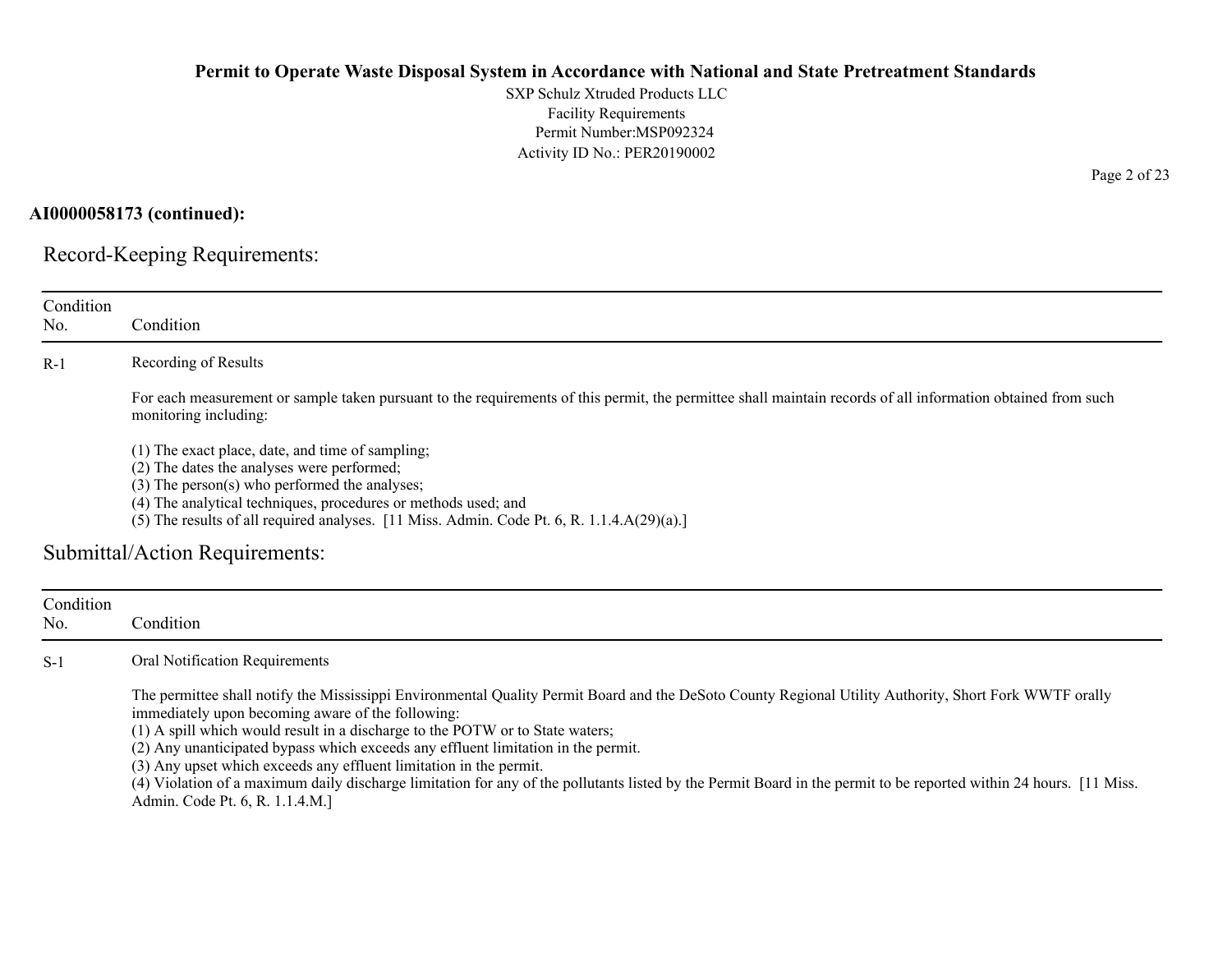SXP Schulz Xtruded Products LLC Facility Requirements Permit Number:MSP092324 Activity ID No.: PER20190002

## **AI0000058173 (continued):**

Submittal/Action Requirements:

| Condition<br>No. | Condition                                                                                                                                                                                                                                                                                                                                                                               |
|------------------|-----------------------------------------------------------------------------------------------------------------------------------------------------------------------------------------------------------------------------------------------------------------------------------------------------------------------------------------------------------------------------------------|
| $S-2$            | Reporting                                                                                                                                                                                                                                                                                                                                                                               |
|                  | Monitoring results obtained during the previous reporting period shall be summarized and reported on a Discharge Monitoring Report (DMR). DMRs submitted<br>after December 20, 2016, shall be submitted electronically using the MDEQ NetDMR system. From permit issuance until December 20, 2016, DMRs may be<br>submitted electronically or may be reported on EPA Form (No. 3320-1). |
|                  | DMR data must be submitted into the MDEQ NetDMR system or the EPA forms must be postmarked NO LATER THAN THE 28TH DAY OF THE MONTH<br>FOLLOWING THE COMPLETED REPORTING PERIOD. Forms shall be submitted to the Mississippi Environmental Quality Permit Board and the DeSoto<br>County Regional Utility Authority, Short Fork WWTF at the following addresses:                         |
|                  | Mississippi Department of Environmental Quality<br>Office of Pollution Control<br>P.O. Box 2261<br>Jackson, Mississippi 39225                                                                                                                                                                                                                                                           |
|                  | Responsible Official<br>DeSoto County Regional Utility Authority<br>365 Losher Street, Suite 310<br>Hernando, MS 38632                                                                                                                                                                                                                                                                  |
|                  | DMRs and all other reports required herein, shall be signed in accordance with 11 Miss. Admin. Code Pt. 6, R. 1.1.4.A(15)(c)(1). of the Mississippi Wastewater<br>Regulations. [11 Miss. Admin. Code Pt. 6, R. 1.1.4. $A(15)(c)(1)$ ., 40 CFR 122.21(1)(4)(i)]                                                                                                                          |

Page 3 of 23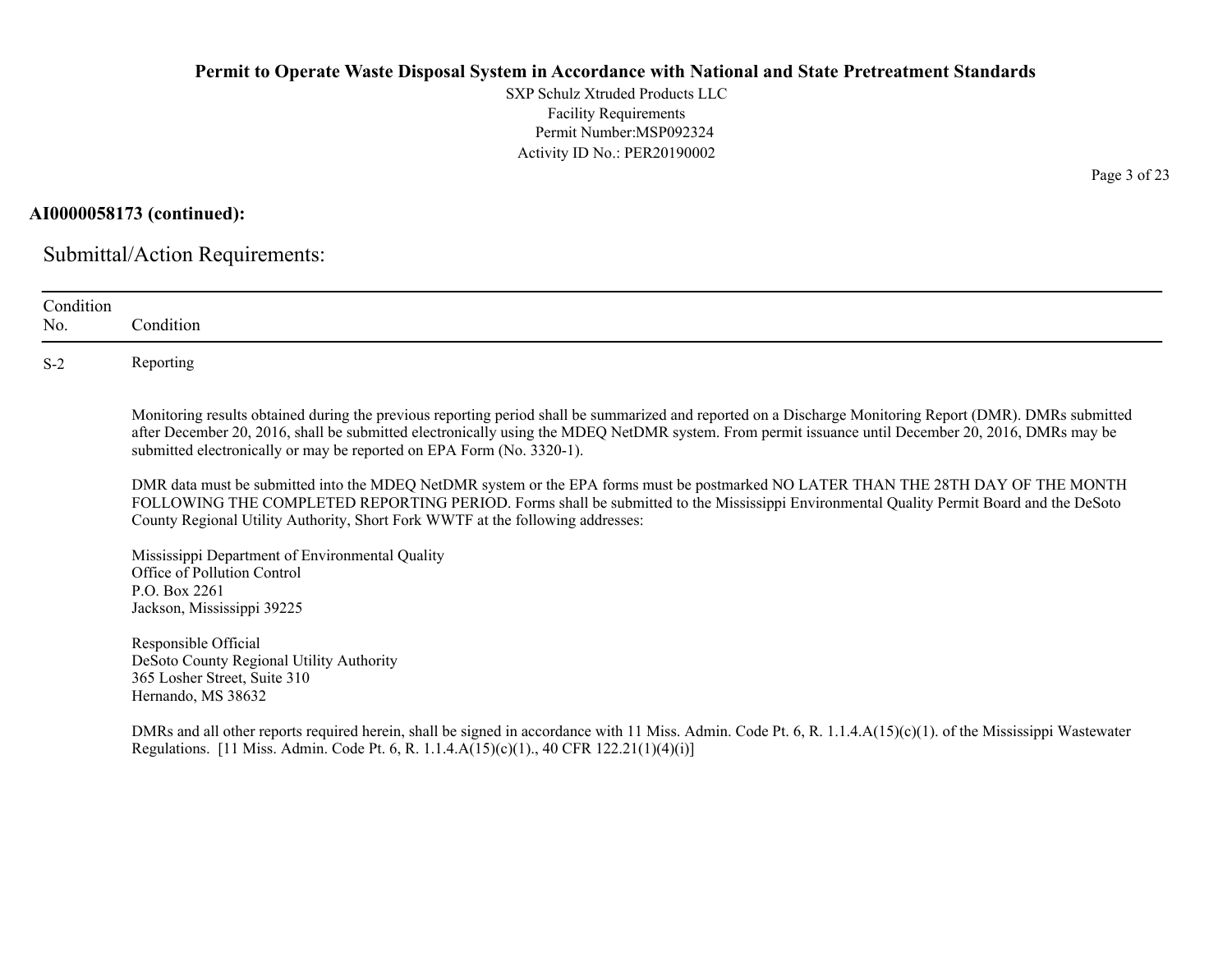SXP Schulz Xtruded Products LLC Facility Requirements Permit Number:MSP092324 Activity ID No.: PER20190002

## **AI0000058173 (continued):**

Submittal/Action Requirements:

| Condition<br>No. | Condition                                                                                                                                                                                                                                                                                                                                                                                                                                                                                                                                                                                                 |
|------------------|-----------------------------------------------------------------------------------------------------------------------------------------------------------------------------------------------------------------------------------------------------------------------------------------------------------------------------------------------------------------------------------------------------------------------------------------------------------------------------------------------------------------------------------------------------------------------------------------------------------|
| $S-3$            | Oral Notification Requirements                                                                                                                                                                                                                                                                                                                                                                                                                                                                                                                                                                            |
|                  | The permittee shall notify the Mississippi Environmental Quality Permit Board and the POTW orally immediately upon becoming aware of the following:<br>(1) A spill which would result in a discharge to the POTW or to State waters;<br>(2) Any unanticipated bypass which exceeds any effluent limitation in the permit.<br>(3) Any upset which exceeds any effluent limitation in the permit.<br>(4) Violation of a maximum daily discharge limitation for any of the pollutants listed by the Permit Board in the permit to be reported within 24 hours. [11 Miss.]<br>Admin. Code Pt. 6, R. 1.1.4.M.] |
| $S-4$            | Reporting                                                                                                                                                                                                                                                                                                                                                                                                                                                                                                                                                                                                 |
|                  | Monitoring results obtained during the previous reporting period shall be summarized and reported on a Discharge Monitoring Report (DMR). DMR data must be<br>submitted electronically using the MDEQ NetDMR system NO LATER THAT THE 28TH DAY OF THE MONTH FOLLOWING THE COMPLETED<br>REPORTING PERIOD.                                                                                                                                                                                                                                                                                                  |
|                  | DMRs and all other reports required herein, shall be signed in accordance with 11 Miss. Admin. Code Pt. 6, R. 1.1.4.A(15)(c)(1). of the Mississippi Wastewater<br>Regulations. [11 Miss. Admin. Code Pt. 6, R. 1.1.4. $A(15)(c)(1)$ ., 40 CFR 122.21(1)(4)(i)]                                                                                                                                                                                                                                                                                                                                            |

Page 4 of 23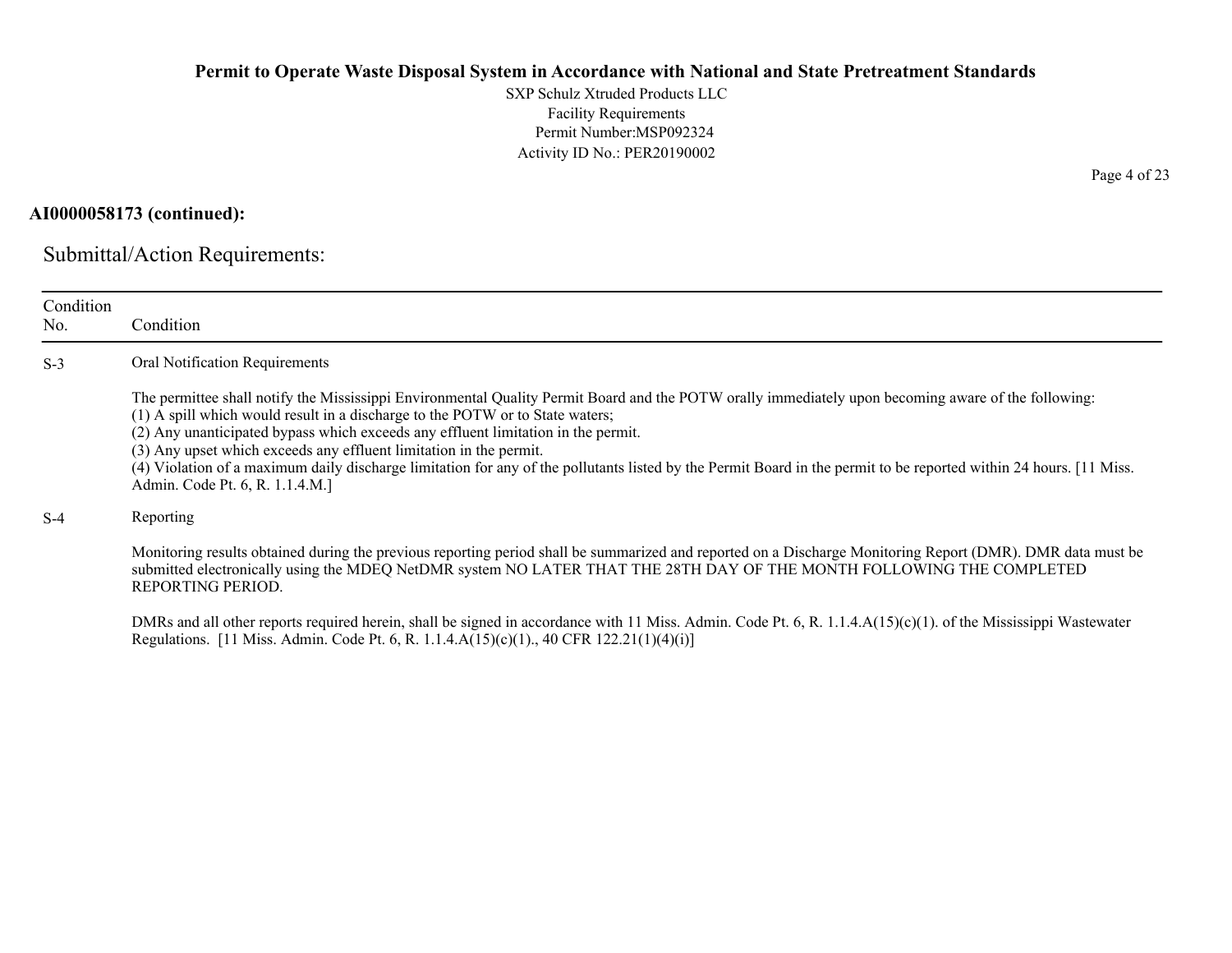SXP Schulz Xtruded Products LLC Facility Requirements Permit Number:MSP092324 Activity ID No.: PER20190002

## **AI0000058173 (continued):**

Submittal/Action Requirements:

| Condition<br>No. | Condition                                                                                                                                                                                                                                                                                                                                                                                                                                                                                                                                                                                                                                                                                                           |
|------------------|---------------------------------------------------------------------------------------------------------------------------------------------------------------------------------------------------------------------------------------------------------------------------------------------------------------------------------------------------------------------------------------------------------------------------------------------------------------------------------------------------------------------------------------------------------------------------------------------------------------------------------------------------------------------------------------------------------------------|
| $S-5$            | Noncompliance Notification - Twenty-Four Hour Reporting                                                                                                                                                                                                                                                                                                                                                                                                                                                                                                                                                                                                                                                             |
|                  | (1) The permittee shall report any noncompliance which may endanger health or the environment. Any information shall be provided orally within 24 hours from<br>the time the permittee becomes aware of the circumstances. A written submission shall also be provided within 5 days of the time the permittee becomes aware of<br>the circumstances. The written submission shall contain a description of the noncompliance and its cause; the period of noncompliance, including exact dates and<br>times, and if the noncompliance has not been corrected, the anticipated time it is expected to continue; and steps taken or planned to reduce, eliminate, and/or<br>prevent recurrence of the noncompliance. |
|                  | (2) The following shall be included as information which must be reported within 24 hours under this paragraph.<br>(i) Any unanticipated bypass which exceeds any effluent limitation in the permit.<br>(ii) Any upset which exceeds any effluent limitation in the permit.<br>(iii) Violation of a maximum daily discharge limitation for any of the pollutants listed by the Permit Board in the permit to be reported within 24 hours.<br>(iv) The Executive Director may waive the written report on a case-by-case basis for reports under paragraph (1) of this section if the oral report has been received<br>within 24 hours.                                                                              |
|                  | All reports required by this condition which are submitted after December 20, 2020, shall be submitted by the permittee electronically as instructed by MDEQ. [11]<br>Miss. Admin. Code Pt. 6, R. 1.1.4.A(29)(e)., 40 CFR 122.41(1)(6)]                                                                                                                                                                                                                                                                                                                                                                                                                                                                             |
| $S-6$            | Noncompliance Notification - Other Noncompliance                                                                                                                                                                                                                                                                                                                                                                                                                                                                                                                                                                                                                                                                    |
|                  | The permittee shall report all instances of noncompliance not reported under the twenty-four hour reporting requirements, at the time monitoring reports are<br>submitted or within 30 days from the end of the month in which the noncompliance occurs. The reports shall contain the same information as is required under the<br>twenty-four hour reporting requirements contained in this permit.                                                                                                                                                                                                                                                                                                               |
|                  | All reports required by this condition which are submitted after December 20, 2020, shall be submitted by the permittee electronically as instructed by MDEQ. [11                                                                                                                                                                                                                                                                                                                                                                                                                                                                                                                                                   |

Miss. Admin. Code Pt. 6, R. 1.1.4.A(29)(f)., 40 CFR 122.41(1)(7)]

Page 5 of 23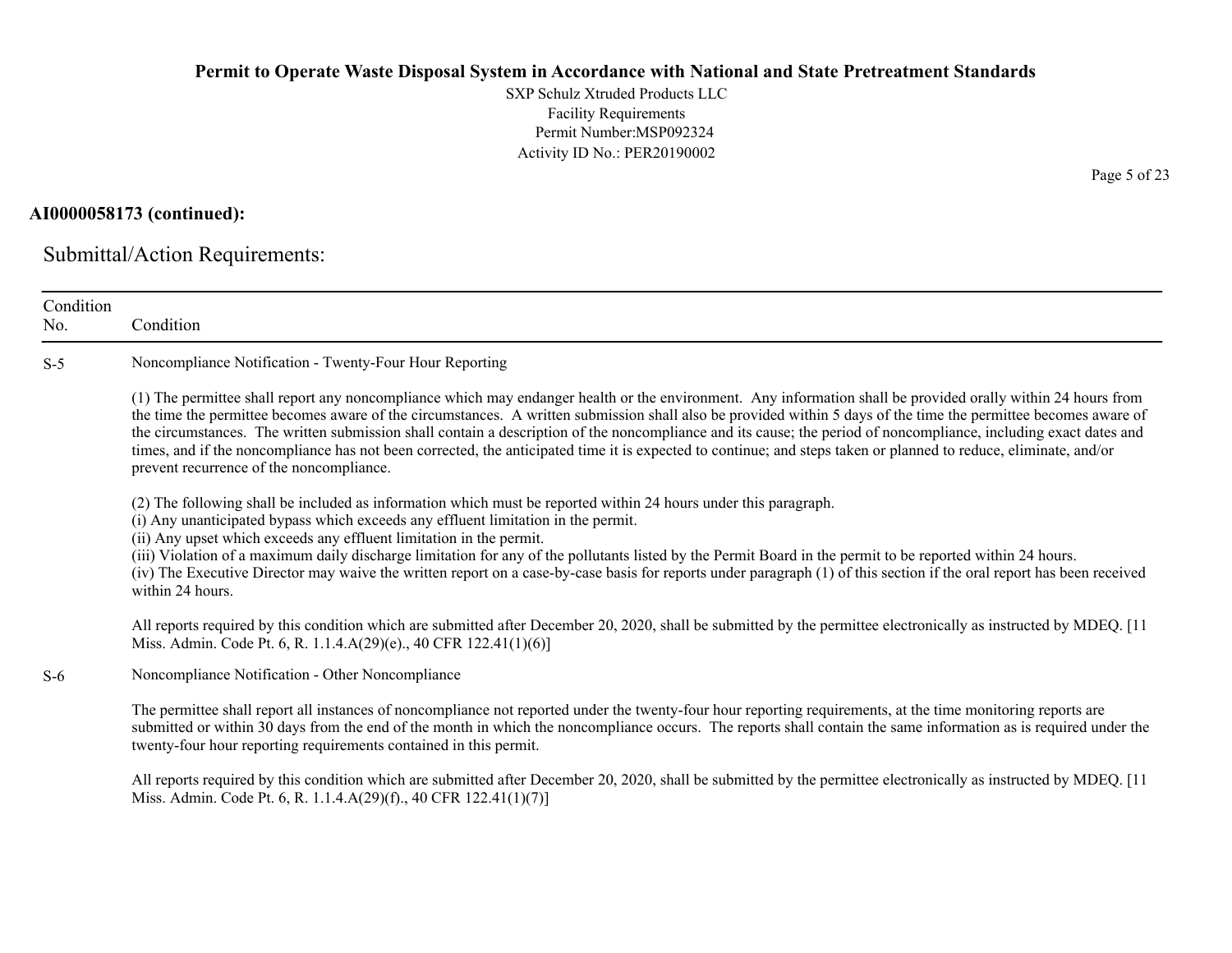SXP Schulz Xtruded Products LLC Facility Requirements Permit Number:MSP092324 Activity ID No.: PER20190002

## **AI0000058173 (continued):**

Submittal/Action Requirements:

| Condition<br>No. | Condition                                                                                                                                                                                                                                                                                                                                                                                                                            |
|------------------|--------------------------------------------------------------------------------------------------------------------------------------------------------------------------------------------------------------------------------------------------------------------------------------------------------------------------------------------------------------------------------------------------------------------------------------|
| $S-7$            | Noncompliance Notification - Other Information                                                                                                                                                                                                                                                                                                                                                                                       |
|                  | Where the permittee becomes aware that it failed to submit any relevant facts in a permit application, or submitted incorrect information in a permit application or<br>in any report to the Permit Board, it shall promptly submit such facts or information. [11 Miss. Admin. Code Pt. 6, R. 1.1.4.A(29)(g).]                                                                                                                      |
| $S-8$            | Bypassing -Notice                                                                                                                                                                                                                                                                                                                                                                                                                    |
|                  | Anticipated bypass-<br>If the permittee knows in advance of the need for a bypass, it shall submit prior notice, if possible at least ten days before the date of the bypass.                                                                                                                                                                                                                                                        |
|                  | Unanticipated bypass-<br>The permittee shall submit notice of an unanticipated bypass as required by the twenty-four hour reporting requirements set forth in this permit.                                                                                                                                                                                                                                                           |
|                  | All reports required by this condition which are submitted after December 20, 2020, shall be submitted by the permittee electronically as instructed by MDEQ. [40]<br>CFR $122.41(m)(3)(i$ and $ii)$ ]                                                                                                                                                                                                                               |
| $S-9$            | <b>Expiration of Permit</b>                                                                                                                                                                                                                                                                                                                                                                                                          |
|                  | At least 180 days prior to the expiration date of this permit pursuant to the State law and regulation, the permittee who wishes to continue to operate under this<br>permit shall submit an application to the Permit Board for reissuance. The Permit Board may grant permission to submit an application later than this, but no later<br>than the expiration date of the permit. [11 Miss. Admin. Code Pt. 6, R. $1.1.5.B(1).$ ] |

Page 6 of 23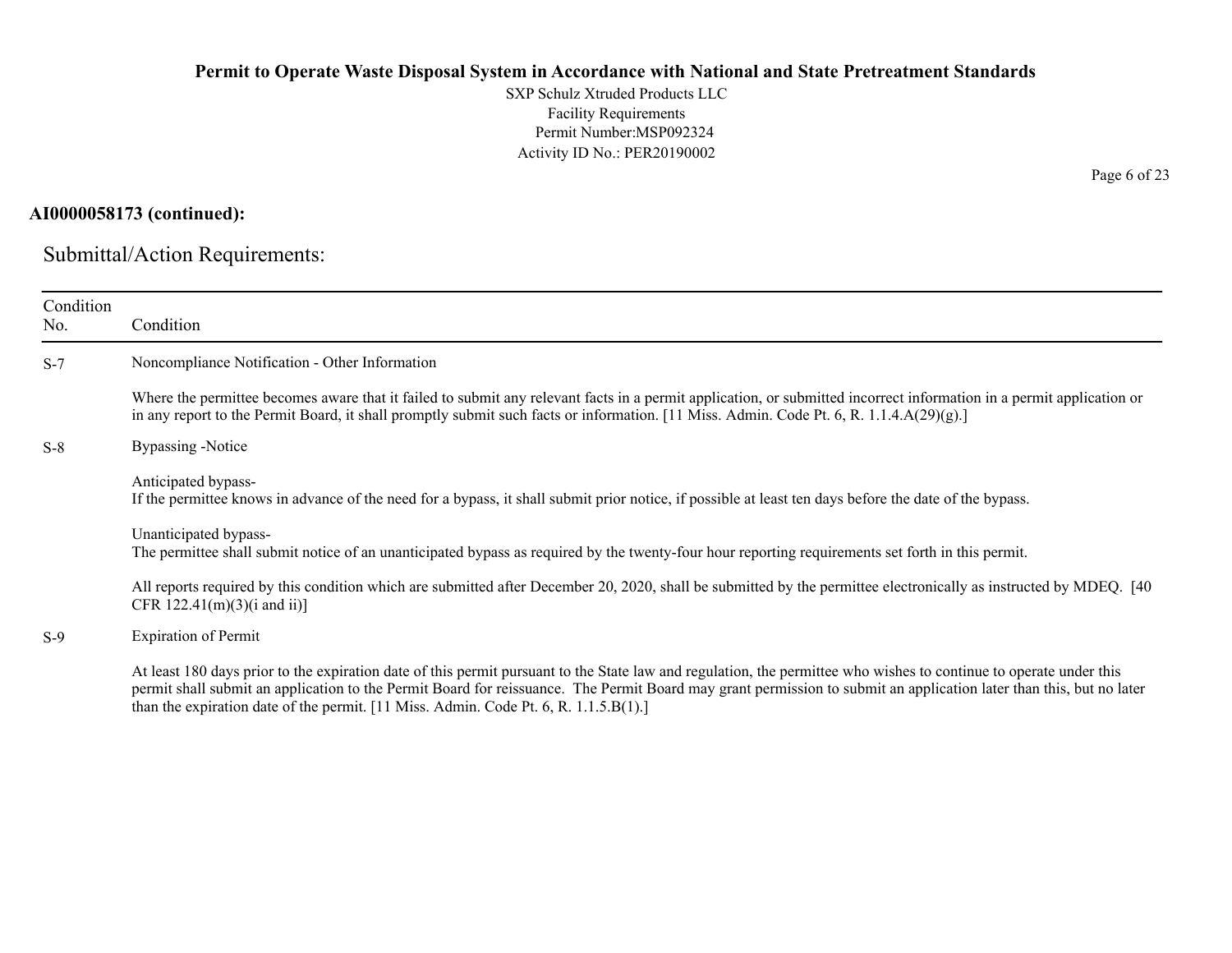SXP Schulz Xtruded Products LLC Facility Requirements Permit Number:MSP092324 Activity ID No.: PER20190002

## **AI0000058173 (continued):**

Narrative Requirements: **Definitions:**

| Condition<br>No. | Condition                                                                                                                                                                                                                                                                                                                                                                                                                                                                                                                                                                                   |
|------------------|---------------------------------------------------------------------------------------------------------------------------------------------------------------------------------------------------------------------------------------------------------------------------------------------------------------------------------------------------------------------------------------------------------------------------------------------------------------------------------------------------------------------------------------------------------------------------------------------|
| $T-1$            | Definitions: General                                                                                                                                                                                                                                                                                                                                                                                                                                                                                                                                                                        |
|                  | The permittee shall refer to 11 Miss. Admin. Code Pt. 6, R.1.1.1.A. for definitions of any permit term not specified in this permit. [11 Miss. Admin. Code Pt. 6, R.<br>1.1.1.A.]                                                                                                                                                                                                                                                                                                                                                                                                           |
| $T-2$            | Definitions: Monthly Average                                                                                                                                                                                                                                                                                                                                                                                                                                                                                                                                                                |
|                  | "Monthly Average" means the average of "daily discharges" over a calendar month, calculated as the sum of all "daily discharges" measured during a calendar<br>month divided by the number of "daily discharges" measured during the month. The monthly average for E coli bacteria is the geometric mean of "daily<br>discharges" measured during the calendar month. In computing the geometric mean for E coli bacteria, the value one (1) shall be substituted for sample results of<br>zero. [11 Miss. Admin. Code Pt. 6, R. 1.1.1.A(44).]                                             |
| $T-3$            | Definitions: Daily Discharge                                                                                                                                                                                                                                                                                                                                                                                                                                                                                                                                                                |
|                  | "Daily discharge" means the "discharge of a pollutant" measured during a calendar day or any 24-hour period that reasonably represents the calendar day for<br>purposes of sampling. For pollutants with limitations expressed in units of mass, the "daily discharge" is calculated as the total mass of the pollutant discharged<br>over the day. For pollutants with limitations expressed in other units of measurements, the "daily average" is calculated as the average measurement of the<br>discharge of the pollutant over the day. [11 Miss. Admin. Code Pt. 6, R. 1.1.1.A(15).] |
| $T-4$            | Definitions: Daily Maximum                                                                                                                                                                                                                                                                                                                                                                                                                                                                                                                                                                  |
|                  | "Daily maximum" means the highest "daily discharge" over a calendar month. [11 Miss. Admin. Code Pt. 6, R. 1.1.1.A(16).]                                                                                                                                                                                                                                                                                                                                                                                                                                                                    |
| $T-5$            | <b>Definitions: Toxic Pollutants</b>                                                                                                                                                                                                                                                                                                                                                                                                                                                                                                                                                        |
|                  | "Toxic pollutants" means any pollutant listed as toxic under Section $307(a)(1)$ or, in the case of "sludge use or disposal practices", any pollutant identified in<br>regulations implementing Section 405(d) of the Clean Water Act. [11 Miss. Admin. code Pt.6, R. 1.1.1.A(71).]                                                                                                                                                                                                                                                                                                         |
| $T-6$            | Definitions: Hazardous Substances                                                                                                                                                                                                                                                                                                                                                                                                                                                                                                                                                           |
|                  | "Hazardous substances" are defined in 40 CFR 116.4                                                                                                                                                                                                                                                                                                                                                                                                                                                                                                                                          |

Page 7 of 23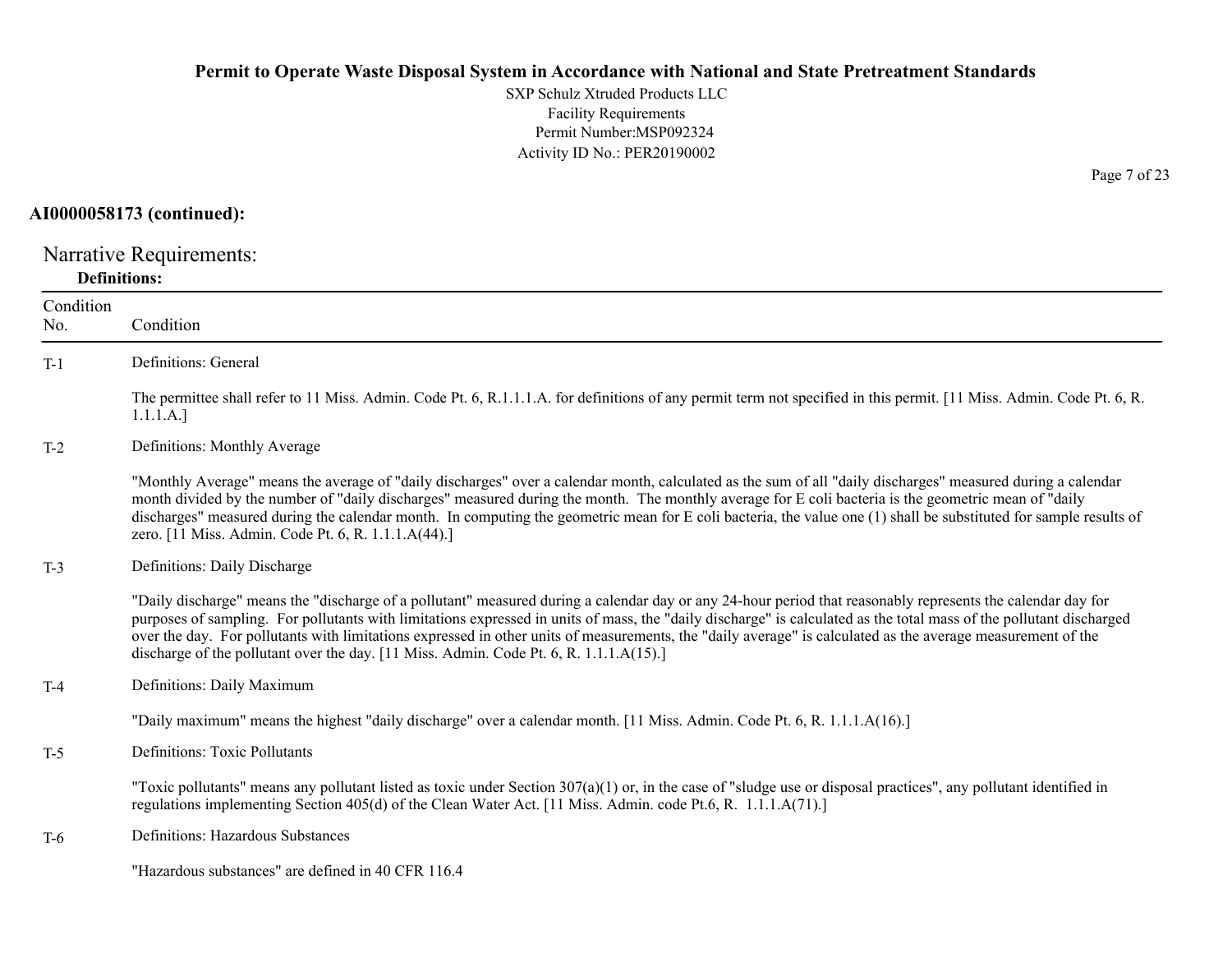SXP Schulz Xtruded Products LLCFacility Requirements Permit Number:MSP092324 Activity ID No.: PER20190002

#### **AI0000058173 (continued):**

Narrative Requirements: **Definitions:**

R. 1.1.1.A(67)

ConditionNo. ConditionT-7 Definitions: Quarterly Average "Quarterly Average" means the average of "daily discharges" over a three month period, calculated as the sum of all "daily discharges" measured during the quarter divided by the number of "daily discharges" measured during the quarter. The quarterly average for E coli bacteria is the geometric mean of "daily discharges" measured during the quarter. In computing the geometric mean for E coli bacteria, the value one (1) shall be substituted for sample results of zero. [11 Miss. Admin. Code Pt. 6, R. 1.1.1.A(61).] T-8 Definitions: Quarterly Maximum "Quarterly Maximum" means the highest "daily discharge" measured over a three-month period. [11 Miss. Admin. Code Pt. 6, R. 1.1.1.A(62).] T-9 Definitions: Yearly Average "Yearly Average" means the average of "daily discharges" over a calendar year, calculated as the sum of all "daily discharges" measured during the calendar year divided by the number of "daily discharges" measured during the calendar year. The yearly average for E coli bacteria is the geometric mean of "daily discharges" during the calendar year. In computing the geometric mean for E coli bacteria, the value one (1) shall be substituted for sample results of zero. [11 Miss. Admin. Code Pt. 6, R. 1.1.1.A(87).] T-10 Definitions: Yearly Maximum "Yearly Maximum" means the highest "daily discharge" measured over a calendar year. [11 Miss. Admin. Code Pt. 6, R. 1.1.4.A(88).] T-11Definitions:"Submitted" means the document is postmarked on or before the applicable deadline, except as otherwise specified. 11 Miss. Admin. Code Pt. 6,

Page 8 of 23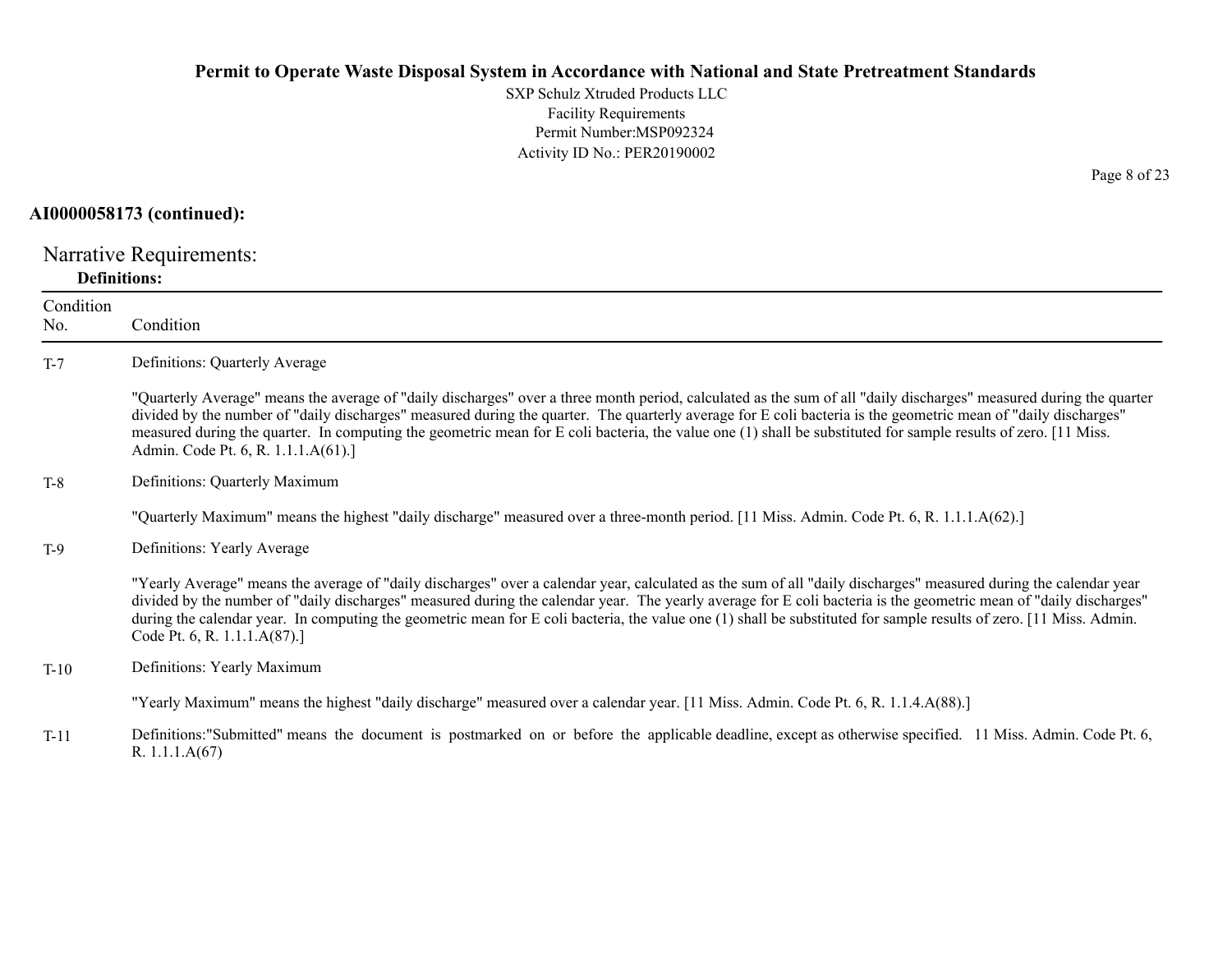SXP Schulz Xtruded Products LLC Facility Requirements Permit Number:MSP092324 Activity ID No.: PER20190002

**AI0000058173 (continued):**

Narrative Requirements:

| Condition<br>No. | Condition                                                                                                                                                                                                                                                                                                                                                                                                                                                                                              |
|------------------|--------------------------------------------------------------------------------------------------------------------------------------------------------------------------------------------------------------------------------------------------------------------------------------------------------------------------------------------------------------------------------------------------------------------------------------------------------------------------------------------------------|
| $T-12$           | Records Retention                                                                                                                                                                                                                                                                                                                                                                                                                                                                                      |
|                  | All records and results of monitoring activities required by this permit, including calibration and maintenance records, shall be retained by the permittee for a<br>minimum of three (3) years, unless otherwise required or extended by the Permit Board, copies of which shall be furnished to the Mississippi Department of<br>Environmental Quality or DeSoto County Regional Utility Authority upon request. [11 Miss. Admin. Code Pt. 6, R. 1.1.4.A(29)(a).]                                    |
| $T-13$           | Routine Reporting                                                                                                                                                                                                                                                                                                                                                                                                                                                                                      |
|                  | Such test results, reports, or other data as the Mississippi Environmental Quality Permit Board may determine to be necessary shall be submitted as specified<br>elsewhere in the permit to the following department addresses:                                                                                                                                                                                                                                                                        |
|                  | Mississippi Department of Environmental Quality<br>Office of Pollution Control<br>P.O. Box 2261<br>Jackson, Mississippi 39225                                                                                                                                                                                                                                                                                                                                                                          |
|                  | Responsible Official<br>DeSoto County Regional Utility Authority<br>365 Losher Street, Suite 310<br>Hernando, MS 38632. [11 Miss. Admin. Code Pt. 6, R. 1.1.4.A(16).]                                                                                                                                                                                                                                                                                                                                  |
| $T-14$           | Inspection and Entry                                                                                                                                                                                                                                                                                                                                                                                                                                                                                   |
|                  | The permittee shall allow any authorized Commission or DeSoto County Regional Uility Authority representative to enter the permittee's premises where a<br>wastewater source is located or in which records are required to be kept under the terms and conditions of this permit, at any reasonable time, to have access to and<br>copy any applicable records, to inspect process facilities, treatment works, monitoring methods or equipment or to take samples, as authorized by Section 49-17-21 |

of the Code. In the event of investigation during an emergency response action, a reasonable time shall be any time of the day or night. Follow-up investigations

subsequent to the conclusion of the emergency event shall be conducted at reasonable times. [11 Miss. Admin. Code Pt. 6, R. 1.1.4.A(17).]

Page 9 of 23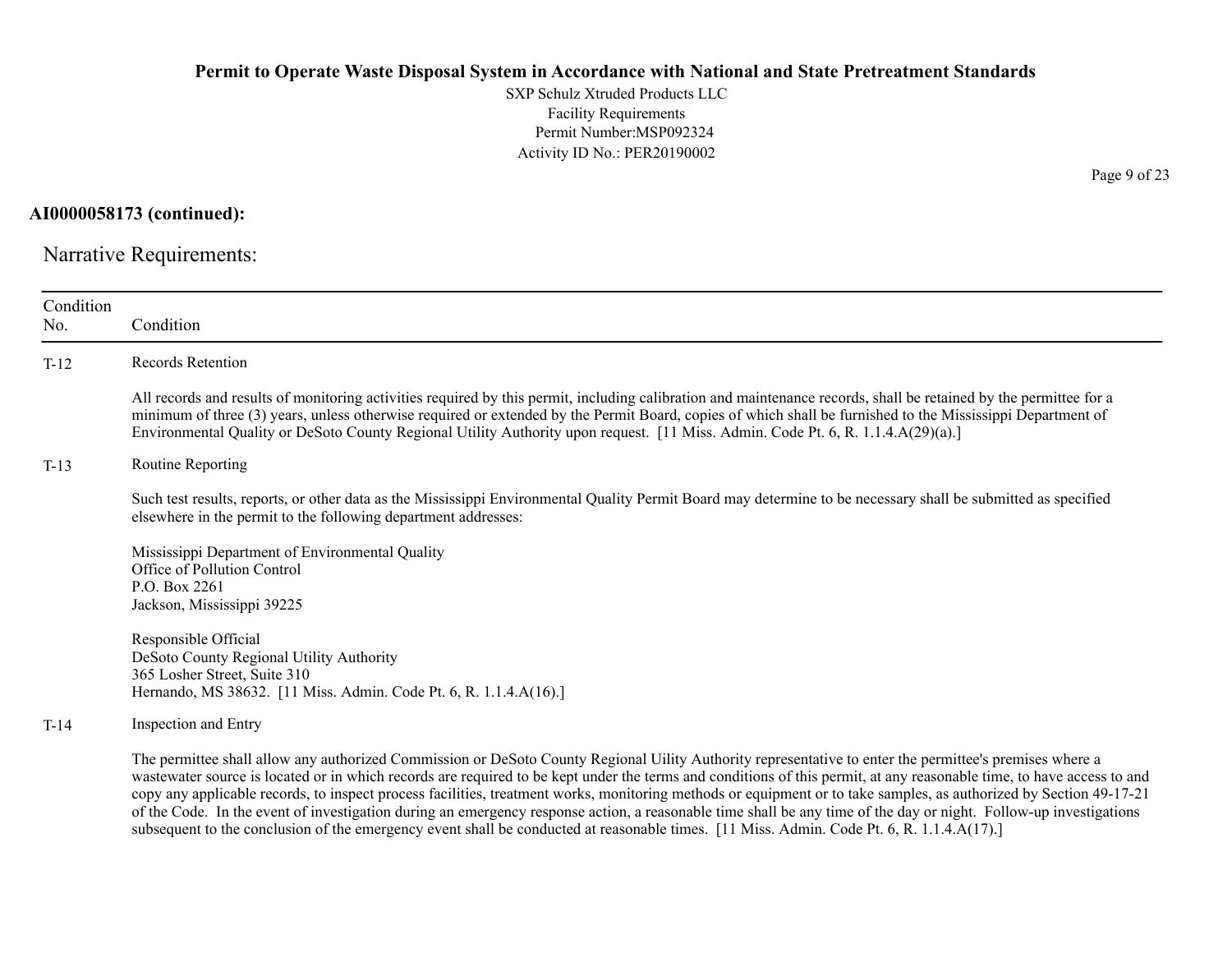SXP Schulz Xtruded Products LLC Facility Requirements Permit Number:MSP092324 Activity ID No.: PER20190002

## **AI0000058173 (continued):**

Narrative Requirements:

| Condition<br>No. | Condition                                                                                                                                                                                                                                                                                                                                                                                                                                                                                                                                                                                                                                                                                                                                                                                                                                                                                                                                                                                                                                                                                                |
|------------------|----------------------------------------------------------------------------------------------------------------------------------------------------------------------------------------------------------------------------------------------------------------------------------------------------------------------------------------------------------------------------------------------------------------------------------------------------------------------------------------------------------------------------------------------------------------------------------------------------------------------------------------------------------------------------------------------------------------------------------------------------------------------------------------------------------------------------------------------------------------------------------------------------------------------------------------------------------------------------------------------------------------------------------------------------------------------------------------------------------|
| $T-15$           | The issuance of this permit does not relieve the permittee from complying with any requirements which the Publicly Owned Treatment Works (POTW) Authority<br>may deem necessary as a prerequisite to the use of the Authority's sewage system and associated treatment works. [11 Miss. Admin. Code Pt. 6, R. 1.1.4.M.]                                                                                                                                                                                                                                                                                                                                                                                                                                                                                                                                                                                                                                                                                                                                                                                  |
| $T-16$           | The permittee shall achieve compliance with the effluent limitations specified for discharge in accordance with the following schedule: Upon Permit Issuance. [11<br>Miss. Admin. Code Pt. 6, R. 1.1.4.A(9).]                                                                                                                                                                                                                                                                                                                                                                                                                                                                                                                                                                                                                                                                                                                                                                                                                                                                                            |
| $T-17$           | Within 14 days after either an interim or final date of compliance specified by this permit, the permittee shall provide the Permit Board with written notice of his<br>compliance or noncompliance with the requirements or conditions specified to be completed by that date. [11 Miss. Admin. Code Pt. 6, R. 1.1.4.A(10).]                                                                                                                                                                                                                                                                                                                                                                                                                                                                                                                                                                                                                                                                                                                                                                            |
| $T-18$           | No Discharge of Wastewater to Surface Water                                                                                                                                                                                                                                                                                                                                                                                                                                                                                                                                                                                                                                                                                                                                                                                                                                                                                                                                                                                                                                                              |
|                  | The discharge of any wastewater from this facility to the waters of the State of Mississippi shall constitute a violation of this permit, except as provided in the<br>Bypassing and Upset conditions of this permit, or as authorized under separate permit pursuant to Section 402 of the Federal Water Pollution Control Act. [11]<br>Miss. Admin. Code Pt. 6, R. 1.1.1.B.]                                                                                                                                                                                                                                                                                                                                                                                                                                                                                                                                                                                                                                                                                                                           |
| $T-19$           | <b>Facilities Operation</b>                                                                                                                                                                                                                                                                                                                                                                                                                                                                                                                                                                                                                                                                                                                                                                                                                                                                                                                                                                                                                                                                              |
|                  | The permittee shall at all times properly operate, maintain, and when necessary, promptly replace all facilities and systems of collection, treatment and control (and<br>related appurtenances) which are installed or used by the permittee to achieve compliance with the conditions of this permit. Proper operation and maintenance<br>includes adequate laboratory controls and appropriate quality assurance procedures. Proper replacement includes maintaining an adequate inventory of<br>replacement equipment and parts for prompt replacement when necessary to maintain continuous collection and treatment of wastewater. This provision requires<br>the operation of back-up or auxiliary facilities or similar systems which are installed by a permittee only when the operation is necessary to achieve compliance<br>with the conditions of the permit. The Permit Board may require regular reporting of internal operational and maintenance parameters where necessary to confirm<br>proper operation of a waste treatment system. [11 Miss. Admin. Code Pt. 6, R. 1.1.4.A.(18).] |
| $T-20$           | Representative Sampling                                                                                                                                                                                                                                                                                                                                                                                                                                                                                                                                                                                                                                                                                                                                                                                                                                                                                                                                                                                                                                                                                  |
|                  | Samples and measurements taken as required herein shall be representative of the volume and nature of the monitored wastewater. [11 Miss. Admin. Code Pt. 6, R.<br>1.1.4.A(28)(e).                                                                                                                                                                                                                                                                                                                                                                                                                                                                                                                                                                                                                                                                                                                                                                                                                                                                                                                       |

Page 10 of 23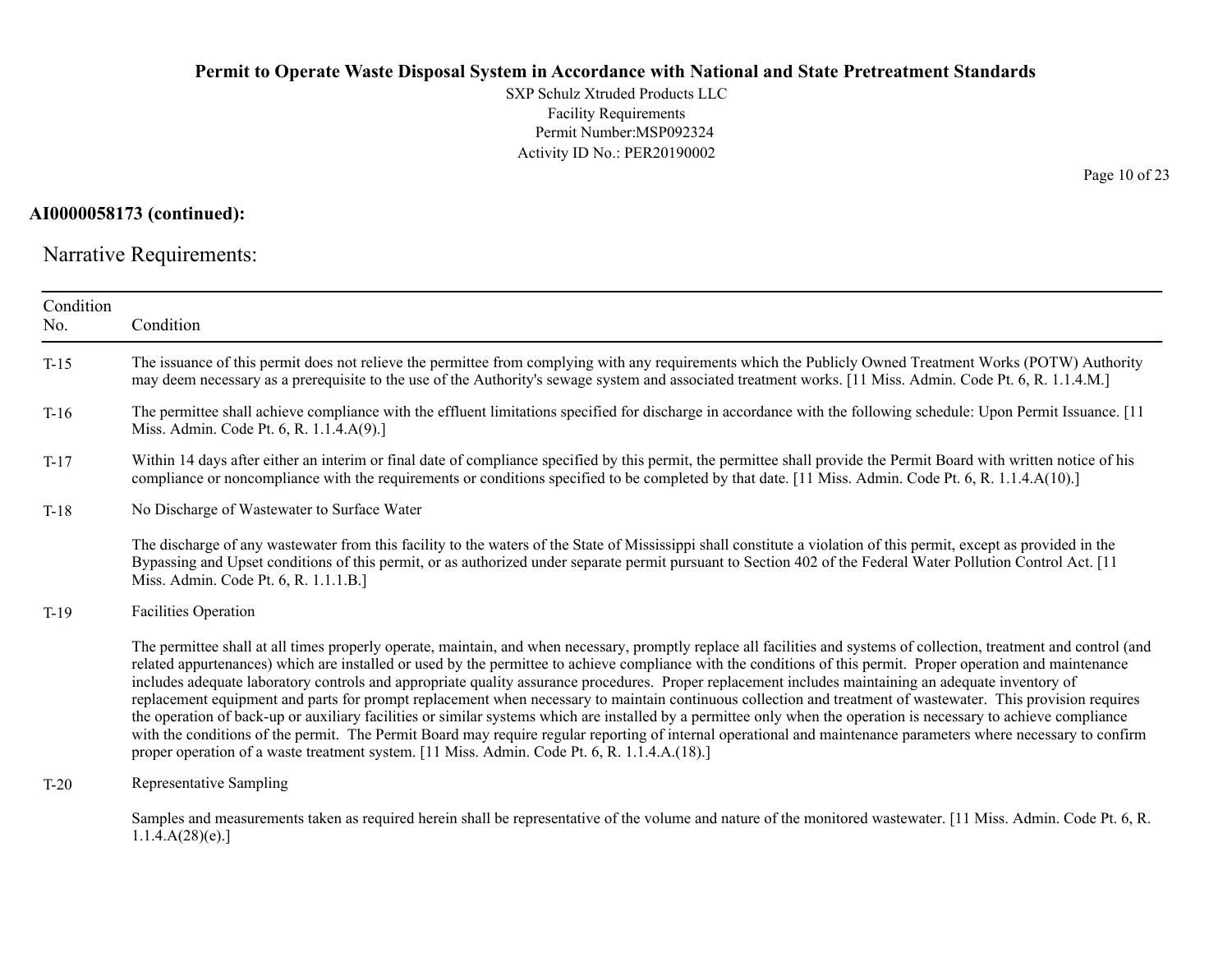SXP Schulz Xtruded Products LLC Facility Requirements Permit Number:MSP092324 Activity ID No.: PER20190002

**AI0000058173 (continued):**

Narrative Requirements:

| Condition<br>No. | Condition                                                                                                                                                                                                                                                                                                                                                                                                                                                                                                                                                                                                                                                                                                                                                                                                                                                                                                                                                                      |
|------------------|--------------------------------------------------------------------------------------------------------------------------------------------------------------------------------------------------------------------------------------------------------------------------------------------------------------------------------------------------------------------------------------------------------------------------------------------------------------------------------------------------------------------------------------------------------------------------------------------------------------------------------------------------------------------------------------------------------------------------------------------------------------------------------------------------------------------------------------------------------------------------------------------------------------------------------------------------------------------------------|
| $T-21$           | Reporting                                                                                                                                                                                                                                                                                                                                                                                                                                                                                                                                                                                                                                                                                                                                                                                                                                                                                                                                                                      |
|                  | If the results for a given sample analysis are such that any parameter (other than E coli) is not detected at or above the minimum level for the test method used, a<br>value of zero will be used for that sample in calculating an arithmetic mean value for the parameter. If the resulting calculated arithmetic mean value for that<br>reporting period is zero, the permittee shall report "NODI = B" on the DMR. For E coli, a value of 1.0 shall be used in calculating the geometric mean. If the<br>resulting E coli mean value is 1.0, the permittee shall report "NODI = B" on the DMR. For each quantitative sample value that is not detectable, the test method<br>used and the minimum level for that method for that parameter shall be attached to and submitted with the DMR. The permittee shall then be considered in<br>compliance with the appropriate effluent limitation and/or reporting requirement. [11 Miss. Admin. Code Pt. 6, Ch. 1., Subch. 2] |
| $T-22$           | Reporting                                                                                                                                                                                                                                                                                                                                                                                                                                                                                                                                                                                                                                                                                                                                                                                                                                                                                                                                                                      |
|                  | If the permittee monitors any pollutant as prescribed in the permit more frequently than required by the permit using test procedures approved under 40 CFR Part<br>136 or, in the case of sludge use or disposal, approved under 40 CFR Part 136 unless otherwise specified in 40 CFR Part 503, or as specified in the permit, the<br>results of this monitoring shall be included in the calculation and reporting of the data submitted in the DMR or sludge reporting form specified by the Permit<br>Board. [11 Miss. Admin. Code Pt. 6, R. 1.1.4.A(15)(c)(2).]                                                                                                                                                                                                                                                                                                                                                                                                           |
| $T-23$           | Reporting                                                                                                                                                                                                                                                                                                                                                                                                                                                                                                                                                                                                                                                                                                                                                                                                                                                                                                                                                                      |
|                  | Calculations for all limitations which require averaging of measurements shall utilize an arithmetic mean unless otherwise specified by the Permit Board in the<br>permit. [11 Miss. Admin. Code Pt. 6, R. 1.1.4.A(15)(c)(3).]                                                                                                                                                                                                                                                                                                                                                                                                                                                                                                                                                                                                                                                                                                                                                 |
| $T-24$           | <b>Test Procedures</b>                                                                                                                                                                                                                                                                                                                                                                                                                                                                                                                                                                                                                                                                                                                                                                                                                                                                                                                                                         |
|                  | Test procedures for the analysis of pollutants shall include those set forth in 40 CFR 136 or alternative procedures approved and/or promulgated by EPA. [11]<br>Miss. Admin. Code Pt. 6, R. 1.1.4.A(30).]                                                                                                                                                                                                                                                                                                                                                                                                                                                                                                                                                                                                                                                                                                                                                                     |
| $T-25$           | Records Retention                                                                                                                                                                                                                                                                                                                                                                                                                                                                                                                                                                                                                                                                                                                                                                                                                                                                                                                                                              |
|                  | All records and results of monitoring activities required by this permit, including calibration and maintenance records, shall be retained by the permittee for a<br>minimum of three (3) years, unless otherwise required or extended by the Permit Board, copies of which shall be furnished to the Department upon request. [11]<br>Miss. Admin. Code Pt. 6, R. 1.1.4.A(29)(a).]                                                                                                                                                                                                                                                                                                                                                                                                                                                                                                                                                                                            |

Page 11 of 23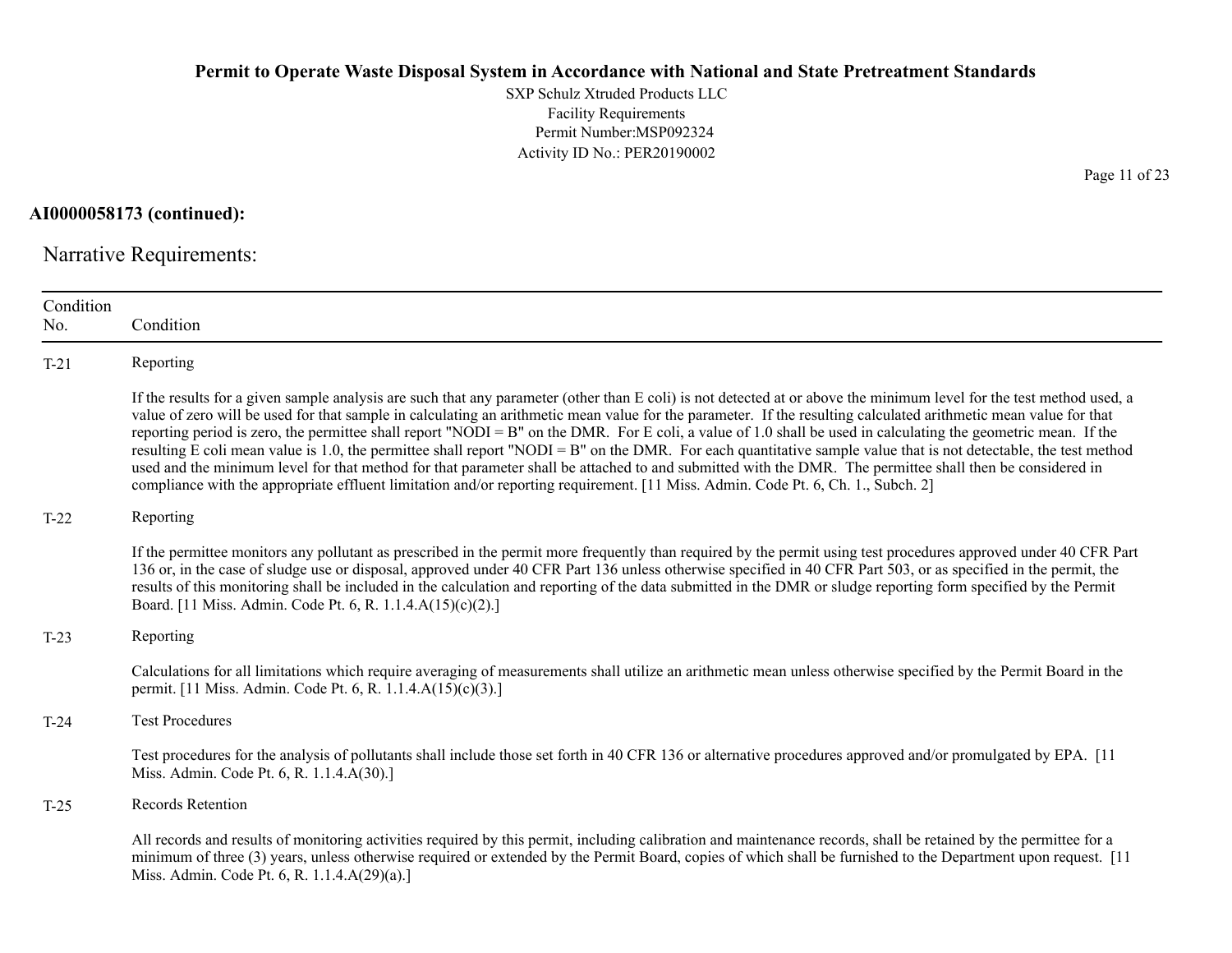SXP Schulz Xtruded Products LLC Facility Requirements Permit Number:MSP092324 Activity ID No.: PER20190002

**AI0000058173 (continued):**

Narrative Requirements:

| Condition<br>No. | Condition                                                                                                                                                                                                                                                                                                                                                                                                                                                                                                                                                                                                                                        |
|------------------|--------------------------------------------------------------------------------------------------------------------------------------------------------------------------------------------------------------------------------------------------------------------------------------------------------------------------------------------------------------------------------------------------------------------------------------------------------------------------------------------------------------------------------------------------------------------------------------------------------------------------------------------------|
| $T-26$           | <b>Falsifying Reports</b>                                                                                                                                                                                                                                                                                                                                                                                                                                                                                                                                                                                                                        |
|                  | Any permittee who falsifies, tampers with, or knowingly renders inaccurate any monitoring device or method required by the Permit Board to be maintained as a<br>condition in a permit, or who alters or falsifies the results obtained by such devices or methods and/or any written report required by or in response to a permit<br>condition, shall be deemed to have violated a permit condition and shall be subject to the penalties provided for a violation of a permit condition pursuant to<br>Section 49-17-43 of the Code. [11 Miss. Admin. Code Pt. 6, R. 1.1.4.A(29)(d).]                                                         |
| $T-27$           | Compliance with Permit Conditions                                                                                                                                                                                                                                                                                                                                                                                                                                                                                                                                                                                                                |
|                  | All discharges authorized by the permit shall be consistent with the terms and conditions of the permit and the permittee shall make all reasonable efforts to meet<br>any interim or final dates for compliance specified therein. [11 Miss. Admin. Code Pt. 6, R. 1.1.4.A(13).]                                                                                                                                                                                                                                                                                                                                                                |
| $T-28$           | Facility Expansion and/or Modification                                                                                                                                                                                                                                                                                                                                                                                                                                                                                                                                                                                                           |
|                  | Any facility expansion, production increases, process modifications, changes in discharge volume or location or other changes in operations or conditions of the<br>permittee which may result in a new or increased discharge of waste, shall be reported to the Permit Board by submission of a new application for a permit<br>pursuant to 11 Miss. Admin. Code Pt. 6, R. 1.1.2.A. of the Mississippi Wastewater Regulations, or if the discharge does not violate effluent limitations specified in<br>the permit, by submitting to the Permit Board a notice of a new or increased discharge. [11 Miss. Admin. Code Pt. 6, R. 1.1.4.A(14).] |
| $T-29$           | Routine Reporting                                                                                                                                                                                                                                                                                                                                                                                                                                                                                                                                                                                                                                |
|                  | Such test results, reports, or other data as the Mississippi Environmental Quality Permit Board may determine to be necessary shall be submitted as specified<br>elsewhere in the permit to the following address:                                                                                                                                                                                                                                                                                                                                                                                                                               |
|                  | Mississippi Department of Environmental Quality<br>Office of Pollution Control<br>P.O. Box 2261<br>Jackson, Mississippi 39225. [11 Miss. Admin. code Pt. 6, R. 1.1.4.A(16).]                                                                                                                                                                                                                                                                                                                                                                                                                                                                     |

Page 12 of 23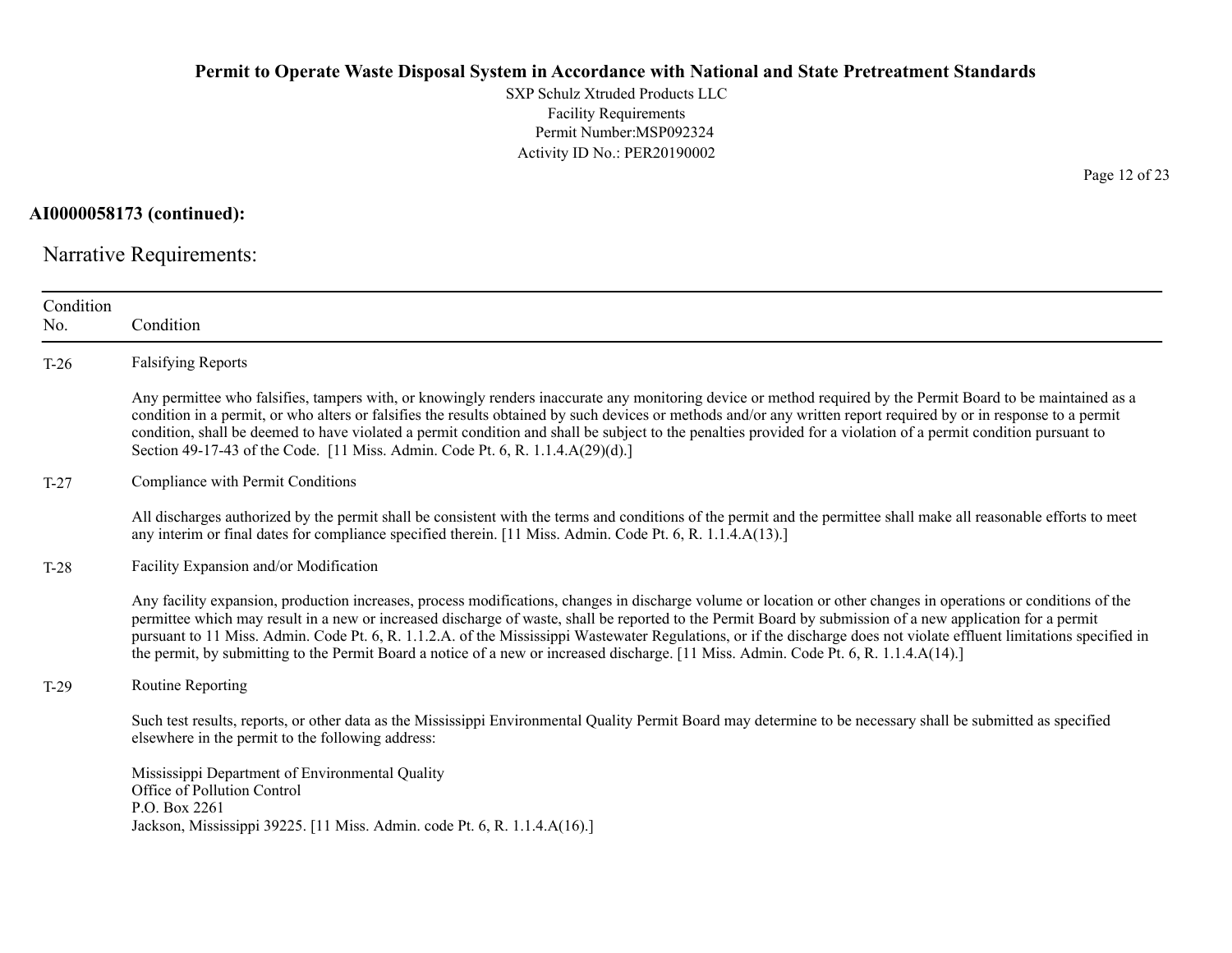SXP Schulz Xtruded Products LLC Facility Requirements Permit Number:MSP092324 Activity ID No.: PER20190002

**AI0000058173 (continued):**

Narrative Requirements:

| Condition<br>No. | Condition                                                                                                                                                                                                                                                                                                                                                                                                                                                                                                                                                                                                                                                                                                                                                                                                   |
|------------------|-------------------------------------------------------------------------------------------------------------------------------------------------------------------------------------------------------------------------------------------------------------------------------------------------------------------------------------------------------------------------------------------------------------------------------------------------------------------------------------------------------------------------------------------------------------------------------------------------------------------------------------------------------------------------------------------------------------------------------------------------------------------------------------------------------------|
| $T-30$           | Duty to Mitigate                                                                                                                                                                                                                                                                                                                                                                                                                                                                                                                                                                                                                                                                                                                                                                                            |
|                  | The permittee shall take all reasonable steps to minimize or prevent any discharge or sludge use or disposal in violation of the permit that has a reasonable<br>likelihood of adversely affecting human health or the environment. [11 Miss. Admin. Code Pt. 6, R. 1.1.4.A(19).]                                                                                                                                                                                                                                                                                                                                                                                                                                                                                                                           |
| $T-31$           | <b>Bypassing</b>                                                                                                                                                                                                                                                                                                                                                                                                                                                                                                                                                                                                                                                                                                                                                                                            |
|                  | The permittee shall comply with the terms and conditions regarding bypass found in 40 CFR 403.17. [11 Miss. Admin. Code Pt. 6, R. 1.1.4.M.]                                                                                                                                                                                                                                                                                                                                                                                                                                                                                                                                                                                                                                                                 |
| $T-32$           | <b>Bypassing - Definitions</b>                                                                                                                                                                                                                                                                                                                                                                                                                                                                                                                                                                                                                                                                                                                                                                              |
|                  | "Bypass" means the intentional diversion of waste streams from any portion of the permittee's treatment facility.                                                                                                                                                                                                                                                                                                                                                                                                                                                                                                                                                                                                                                                                                           |
|                  | "Severe property damage" means substantial physical damage to property, damage to the treatment facilities which causes them to become inoperable, or<br>substantial and permanent loss of natural resources which can reasonably be expected to occur in the absence of a bypass. Severe property damage does not mean<br>economic loss caused by delays in production. [40 CFR 403.17(a)]                                                                                                                                                                                                                                                                                                                                                                                                                 |
| $T-33$           | Bypassing-Prohibition of Bypass                                                                                                                                                                                                                                                                                                                                                                                                                                                                                                                                                                                                                                                                                                                                                                             |
|                  | Bypass is prohibited, and the Commission may take enforcement action against a permittee unless:<br>(1) Bypass was unavoidable to prevent loss of life, personal injury, or severe property damage.<br>(2) There were no feasible alternatives to the bypass, such as the use of auxiliary treatment facilities, retention of untreated wastes, or maintenance during normal<br>periods of equipment downtime. This condition is not satisfied if adequate back-up equipment should have been installed in the exercise of reasonable engineering<br>judgement to prevent a bypass which occurred during normal periods of equipment downtime or preventative maintenance; and<br>(3) The permittee submitted notices as required under the notice of bypass requirement in this permit. [40 CFR 403.17(d)] |
| $T-34$           | Upsets                                                                                                                                                                                                                                                                                                                                                                                                                                                                                                                                                                                                                                                                                                                                                                                                      |
|                  | The permittee shall meet the conditions of 40 CFR 403.16 regarding "Upsets" and as in the upset requirements of this permit. [11 Miss. Admin. Code Pt. 6, R.<br>1.1.4.M.                                                                                                                                                                                                                                                                                                                                                                                                                                                                                                                                                                                                                                    |

Page 13 of 23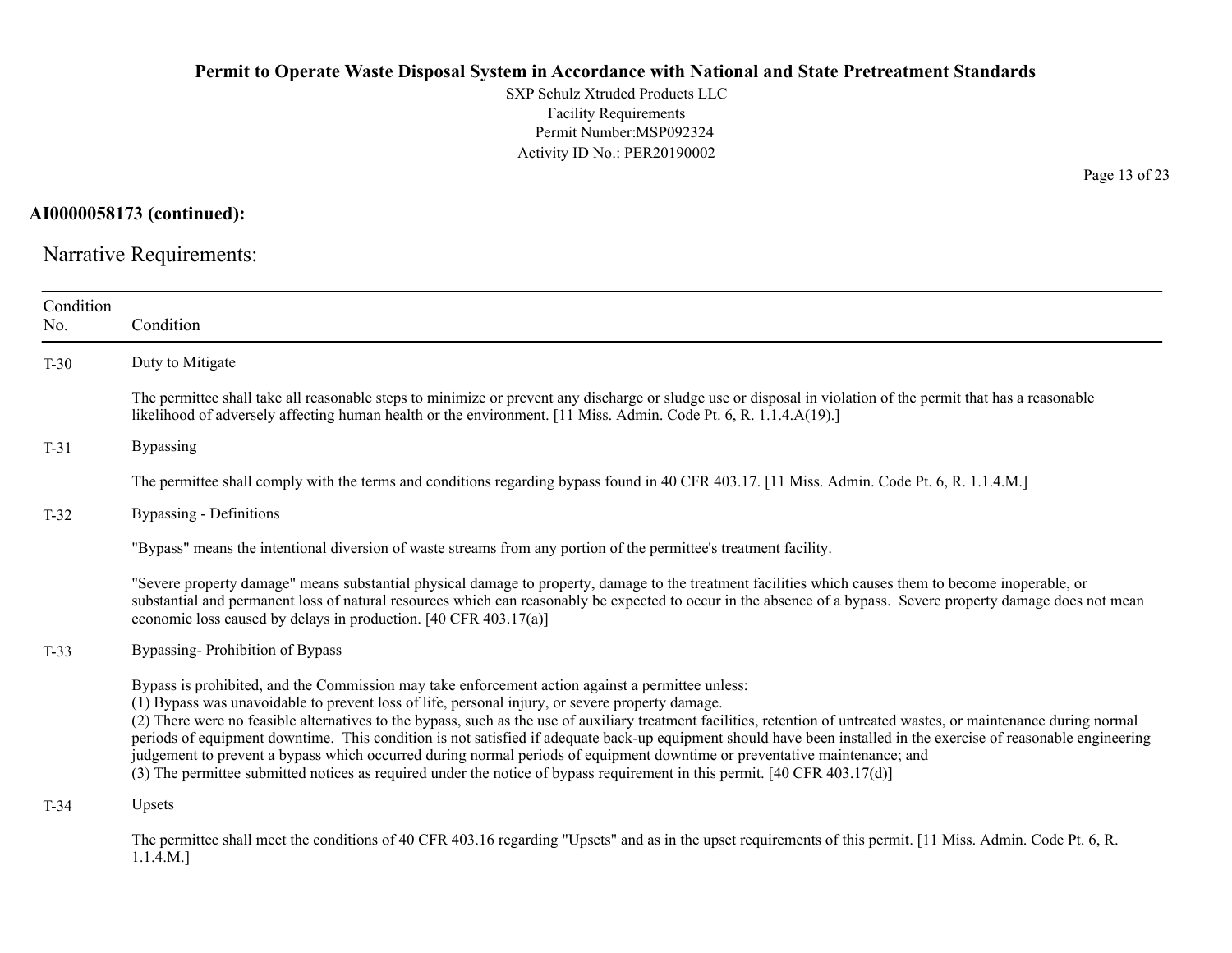SXP Schulz Xtruded Products LLC Facility Requirements Permit Number:MSP092324 Activity ID No.: PER20190002

**AI0000058173 (continued):**

Narrative Requirements:

| Condition<br>No. | Condition                                                                                                                                                                                                                                                                                                                                                                                                                                                                                          |
|------------------|----------------------------------------------------------------------------------------------------------------------------------------------------------------------------------------------------------------------------------------------------------------------------------------------------------------------------------------------------------------------------------------------------------------------------------------------------------------------------------------------------|
| $T-35$           | <b>Upsets-Definition</b>                                                                                                                                                                                                                                                                                                                                                                                                                                                                           |
|                  | "Upset" means an exceptional incident in which there is unintentional and temporary noncompliance with categorical pretreatment standards because of factors<br>beyond the reasonable control of the permittee. An upset does not include noncompliance to the extent caused by operational error, improperly designed treatment<br>facilities, inadequate treatment facilities, lack of preventive maintenance, or careless or improper operation. [11 Miss. Admin. Code Pt. 6, R. 1.1.4.A(27).)] |
| $T-36$           | Upsets - Effect of an upset                                                                                                                                                                                                                                                                                                                                                                                                                                                                        |
|                  | An upset constitutes an affirmative defense to an action brought for noncompliance with categorical pretreatment standards if the "conditions necessary for<br>demonstration of upset" requirements of this permit are met. No determination made during administrative review of claims that noncompliance was caused by<br>upset, and before an action for noncompliance, is final administrative action subject to judicial review. [11 Miss. Admin. Code Pt. 6, R. 1.1.4.A(27).]               |
| $T-37$           | Upsets - Conditions necessary for demonstration of upset                                                                                                                                                                                                                                                                                                                                                                                                                                           |
|                  | A permittee who wishes to establish the affirmative defense of upset shall demonstrate, through properly signed contemporaneous operating logs, or other relevant<br>evidence that:                                                                                                                                                                                                                                                                                                                |
|                  | $(1)$ An upset occurred and that the permittee can identify the cause(s) of the upset;<br>(2) The permitted facility was at the time being properly operated in a prudent and workmanlike manner and in compliance with applicable operation and<br>maintenance procedures; and;<br>(3) The permittee submitted notice of the upset as required in 40 CFR 403.16(c)(3)(24-hour notice of noncompliance). [11 Miss. Admin. Code Pt. 6, R.<br>1.1.4.A(27).                                           |
| $T-38$           | Upsets - Burden of proof                                                                                                                                                                                                                                                                                                                                                                                                                                                                           |
|                  | In any enforcement proceeding the permittee seeking to establish the occurrence of an upset has the burden of proof. [11 Miss. Admin. Code Pt. 6, R. 1.1.4.A(27).]                                                                                                                                                                                                                                                                                                                                 |

Page 14 of 23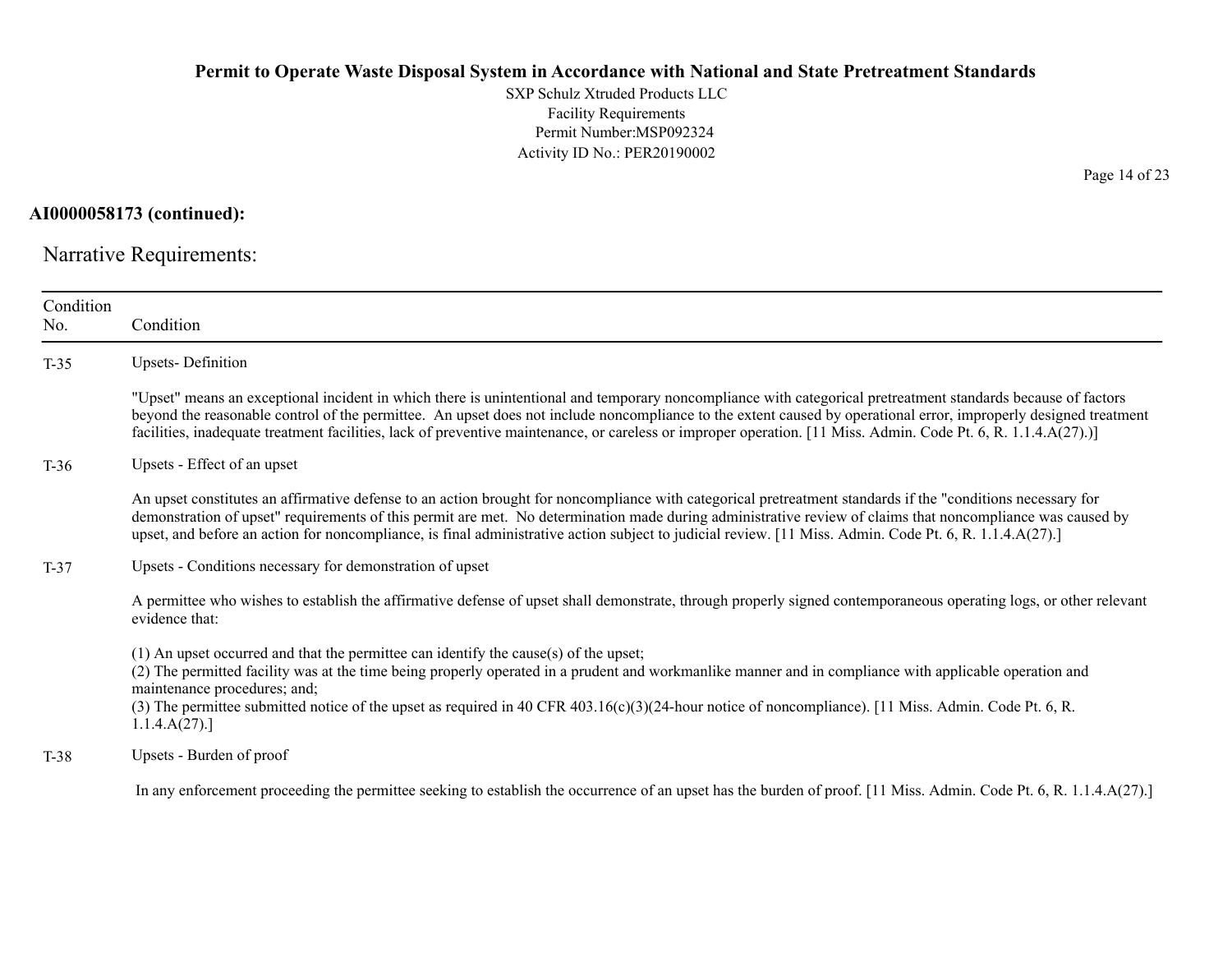SXP Schulz Xtruded Products LLC Facility Requirements Permit Number:MSP092324 Activity ID No.: PER20190002

**AI0000058173 (continued):**

Narrative Requirements:

| Condition<br>No. | Condition                                                                                                                                                                                                                                                                                                                                                                                                                                                                                                                                                                                                                                                                                                                                                                     |
|------------------|-------------------------------------------------------------------------------------------------------------------------------------------------------------------------------------------------------------------------------------------------------------------------------------------------------------------------------------------------------------------------------------------------------------------------------------------------------------------------------------------------------------------------------------------------------------------------------------------------------------------------------------------------------------------------------------------------------------------------------------------------------------------------------|
| $T-39$           | Upsets- User responsibility in case of upset                                                                                                                                                                                                                                                                                                                                                                                                                                                                                                                                                                                                                                                                                                                                  |
|                  | The Industrial User shall control production or all discharges to the extent necessary to maintain compliance with categorical Pretreatment Standards upon<br>reduction, loss, or failure of its treatment facility until the facility is restored or an alternative method of treatment is provided. This requirement applies in the<br>situation where among other things, the primary source of power of the treatment facility is reduced, lost or fails. [40 CFR 403.16(f)]                                                                                                                                                                                                                                                                                              |
| $T-40$           | <b>Removed Substances</b>                                                                                                                                                                                                                                                                                                                                                                                                                                                                                                                                                                                                                                                                                                                                                     |
|                  | Solids, sludges, filter backwash, or other residuals removed in the course of treatment or control of wastewater shall be disposed of in a manner such as to prevent<br>such materials from entering State waters and in a manner consistent with the Mississippi Solid Waste Disposal Act, the Federal Resource Conservation and<br>Recovery Act, and the Mississippi Water Pollution Control Act. [11 Miss. Admin. Code Pt. 6, R. 1.1.4.A(21).]                                                                                                                                                                                                                                                                                                                             |
| $T-41$           | Power Failures                                                                                                                                                                                                                                                                                                                                                                                                                                                                                                                                                                                                                                                                                                                                                                |
|                  | If electric power is required, in order to maintain compliance with the conditions and prohibitions of the permit, the permittee shall either:                                                                                                                                                                                                                                                                                                                                                                                                                                                                                                                                                                                                                                |
|                  | (1) Provide an alternative power source to operate the wastewater control facilities; or, if such alternative power source is not in existence, and no date for its<br>implementation appears in the permit,<br>(2) Halt, reduce, or otherwise control production and/or all wastewater flows upon reduction, loss, or failure of the primary source of power to the wastewater<br>control facilities. [11 Miss. Admin. Code Pt. 6, R.1.1.4.A(22).]                                                                                                                                                                                                                                                                                                                           |
| $T-42$           | Inspection and Entry                                                                                                                                                                                                                                                                                                                                                                                                                                                                                                                                                                                                                                                                                                                                                          |
|                  | The permittee shall allow any authorized Commission representative to enter the permittee's premises where a wastewater source is located or in which records are<br>required to be kept under the terms and conditions of this permit, at any reasonable time, to have access to and copy any applicable records, to inspect process<br>facilities, treatment works, monitoring methods or equipment or to take samples, as authorized by Section 49-17-21 of the Code. In the event of investigation<br>during an emergency response action, a reasonable time shall be any time of the day or night. Follow-up investigations subsequent to the conclusion of the<br>emergency event shall be conducted at reasonable times. [11 Miss. Admin. Code Pt. 6, R. 1.1.4.A(17).] |

Page 15 of 23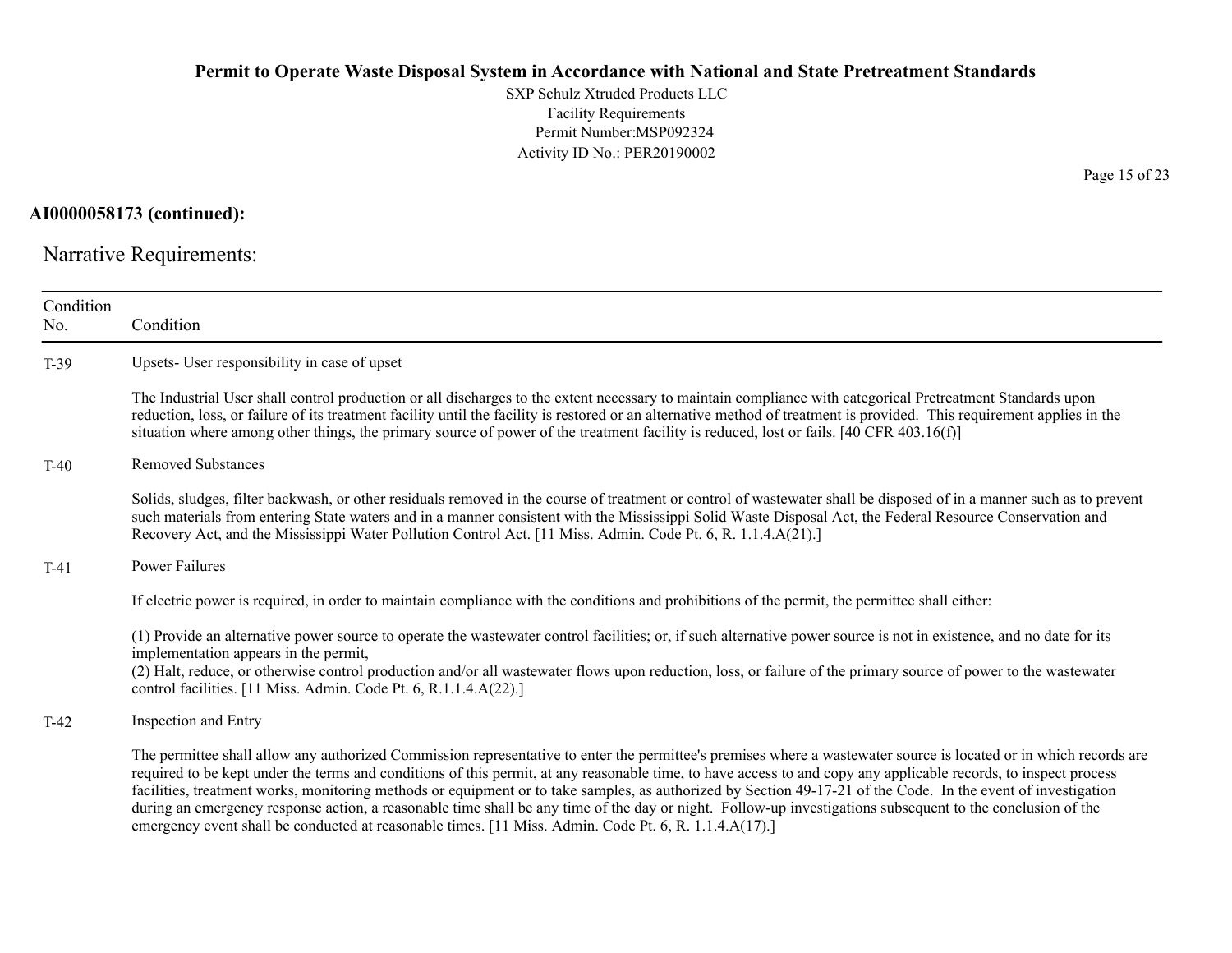SXP Schulz Xtruded Products LLC Facility Requirements Permit Number:MSP092324 Activity ID No.: PER20190002

**AI0000058173 (continued):**

Narrative Requirements:

| Condition<br>No. | Condition                                                                                                                                                                                                                                                                                                                                                                                                                                                                                                                                                                                                                                                                                                                                                                                                                                                                                                                                                                                                                                                                                                                                                                                                                                                                                                                                                                                                                                                                                                                                                      |
|------------------|----------------------------------------------------------------------------------------------------------------------------------------------------------------------------------------------------------------------------------------------------------------------------------------------------------------------------------------------------------------------------------------------------------------------------------------------------------------------------------------------------------------------------------------------------------------------------------------------------------------------------------------------------------------------------------------------------------------------------------------------------------------------------------------------------------------------------------------------------------------------------------------------------------------------------------------------------------------------------------------------------------------------------------------------------------------------------------------------------------------------------------------------------------------------------------------------------------------------------------------------------------------------------------------------------------------------------------------------------------------------------------------------------------------------------------------------------------------------------------------------------------------------------------------------------------------|
| $T-43$           | Transfer of Ownership or Control                                                                                                                                                                                                                                                                                                                                                                                                                                                                                                                                                                                                                                                                                                                                                                                                                                                                                                                                                                                                                                                                                                                                                                                                                                                                                                                                                                                                                                                                                                                               |
|                  | This permit is not transferable to any person without proper modification of this permit following procedures found in [11 Miss. Admin. Code Pt. 6, R. 1.1.5.C.]                                                                                                                                                                                                                                                                                                                                                                                                                                                                                                                                                                                                                                                                                                                                                                                                                                                                                                                                                                                                                                                                                                                                                                                                                                                                                                                                                                                               |
| $T-44$           | <b>Signatory Requirements</b>                                                                                                                                                                                                                                                                                                                                                                                                                                                                                                                                                                                                                                                                                                                                                                                                                                                                                                                                                                                                                                                                                                                                                                                                                                                                                                                                                                                                                                                                                                                                  |
|                  | All applications, reports, or information submitted to the Permit Board shall be signed and certified. [11 Miss. Admin. Code Pt. 6, R. 1.1.2.C.]                                                                                                                                                                                                                                                                                                                                                                                                                                                                                                                                                                                                                                                                                                                                                                                                                                                                                                                                                                                                                                                                                                                                                                                                                                                                                                                                                                                                               |
| $T-45$           | <b>Signatory Requirements - Application Signatures</b><br>All permit applications shall be signed as follows:<br>(1) For a corporation: by a responsible corporate officer. For the purpose of this Section, a responsible corporate officer means: (i) a president, secretary,<br>treasurer or vice president of the corporation in charge of a principal business function, or any other person who performs similar policy - or decision-making<br>function for the corporation, or (ii) the manager of one or more manufacturing, production, or operating facilities provided, the manager is authorized to make<br>management decisions which govern the operation of the regulated facility including having the explicit or implicit duty of making major capital investment<br>recommendations, and initiating and directing other comprehensive measures to assure long term environmental compliance with environmental laws and<br>regulations; the manager can ensure that the necessary systems are established or actions taken to gather complete and accurate information for permit application<br>requirements; and where authority to sign documents has been assigned or delegated to the manager in accordance with corporate procedures.<br>(2) For a partnership or sole proprietorship: by a general partner or the proprietor, respectively; or<br>(3) For a municipality, State, Federal, or other public agency: by either a principal executive officer or ranking elected official. [11 Miss. Admin. Code Pt. 6, R.<br>1.1.2.C.] |

Page 16 of 23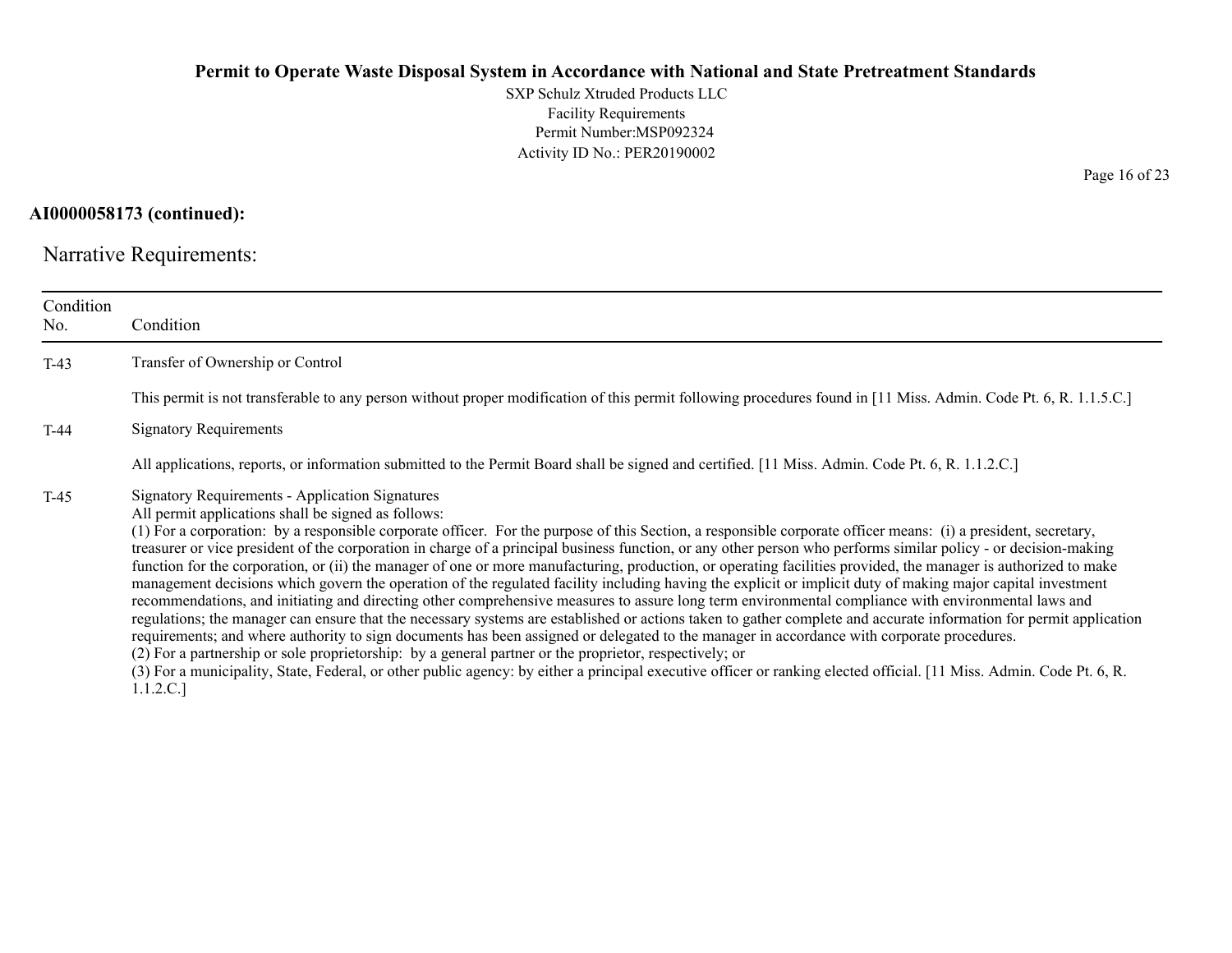SXP Schulz Xtruded Products LLC Facility Requirements Permit Number:MSP092324 Activity ID No.: PER20190002

## **AI0000058173 (continued):**

Narrative Requirements:

Miss. Admin. Code Pt. 6, R. 1.1.4.A(29)(d).]

| Condition<br>No. | Condition                                                                                                                                                                                                                                                                                                                                                                                                                                                                                                                                                                                                                                                                                          |
|------------------|----------------------------------------------------------------------------------------------------------------------------------------------------------------------------------------------------------------------------------------------------------------------------------------------------------------------------------------------------------------------------------------------------------------------------------------------------------------------------------------------------------------------------------------------------------------------------------------------------------------------------------------------------------------------------------------------------|
| $T-46$           | Signatory Requirements - Reports and Other Information                                                                                                                                                                                                                                                                                                                                                                                                                                                                                                                                                                                                                                             |
|                  | All reports required by the permit and other information requested by the Permit Board shall be signed by a person described by the application signature<br>requirements in this permit or by a duly authorized representative of that person. A person is a duly authorized representative only if:                                                                                                                                                                                                                                                                                                                                                                                              |
|                  | (1) The authorization is made in writing by a person described by the application signature requirements;<br>(2) The authorization specifies either an individual or a position having responsibility for the overall operation of the regulated facility or activity, such as the<br>position of plant manager, operator of a well or a well field, superintendent, position having overall responsibility for environmental matters for the company. (A<br>duly authorized representative may thus be either a named individual or any individual occupying a named position.); and<br>(3) The written authorization is submitted to the Permit Board. [11 Miss. Admin. Code Pt. 6, R. 1.1.2.C.] |
| $T-47$           | Signatory Requirements - Changes to Authorization                                                                                                                                                                                                                                                                                                                                                                                                                                                                                                                                                                                                                                                  |
|                  | If an authorization under the signatory requirements of this permit is no longer accurate because a different individual or position has responsibility for the overall<br>operation of the facility, a new authorization satisfying the signatory requirements of this permit must be submitted to the Permit Board prior to or together with<br>any reports, information, or applications. [11 Miss. Admin. Code Pt. 6, R. 1.1.4.M.]                                                                                                                                                                                                                                                             |
| $T-48$           | Signatory Requirements - Certification                                                                                                                                                                                                                                                                                                                                                                                                                                                                                                                                                                                                                                                             |
|                  | Any person signing a document under the signatory requirements stated in this permit shall make the following certification:                                                                                                                                                                                                                                                                                                                                                                                                                                                                                                                                                                       |
|                  | "I certify under penalty of law that this document and all attachments were prepared under the direction or supervision in accordance with a system designed to<br>assure that qualified personnel properly gather and evaluate the information submitted. Based on my inquiry of the person or persons who manage the system, or<br>those persons directly responsible for gathering the information, the information submitted is, to the best of my knowledge and belief, true, accurate, and complete.<br>I am aware that there are significant penalties for submitting false information, including the possibility of fine and imprisonment for knowing violations." [11                    |

Page 17 of 23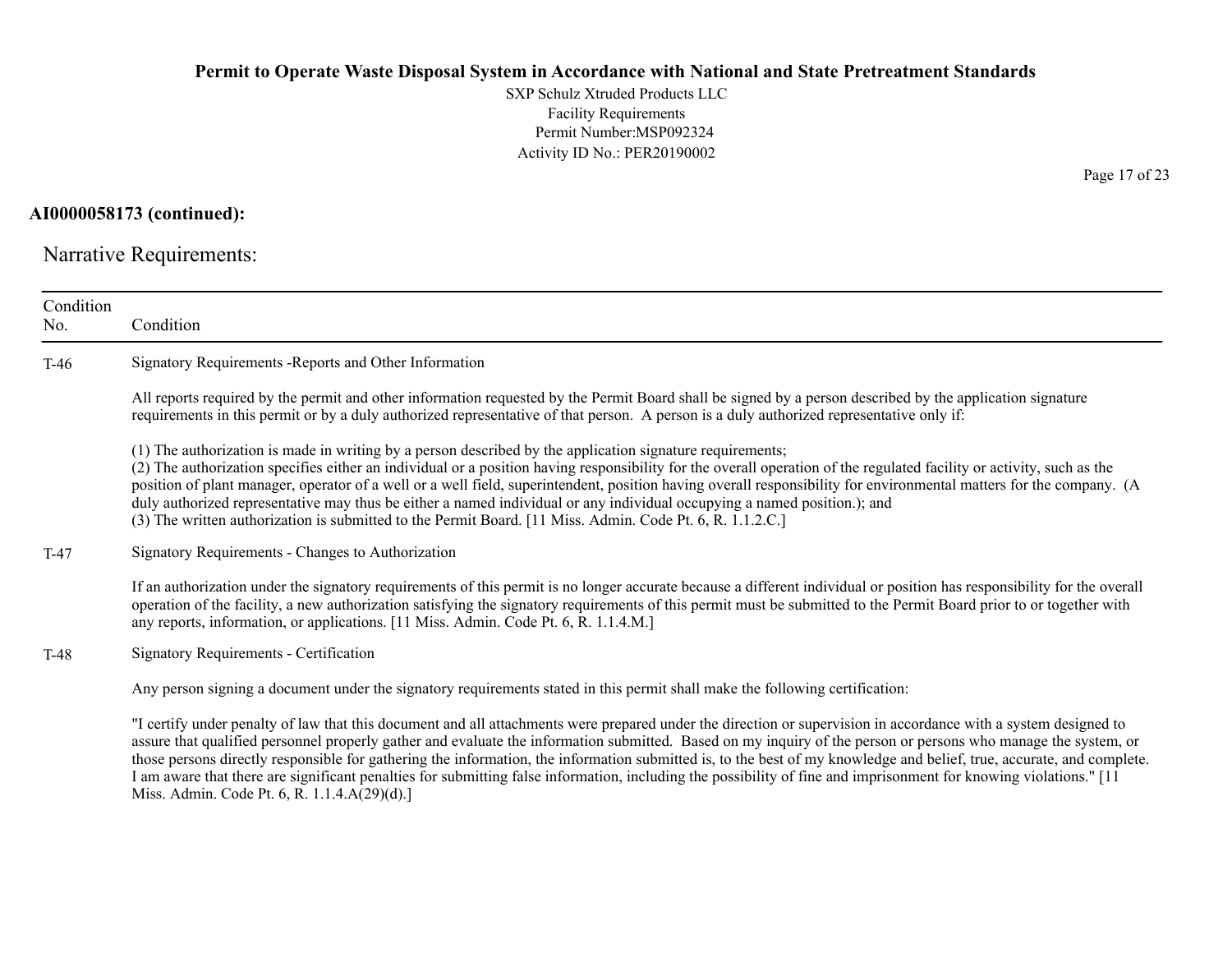SXP Schulz Xtruded Products LLC Facility Requirements Permit Number:MSP092324 Activity ID No.: PER20190002

**AI0000058173 (continued):**

Narrative Requirements:

| Condition<br>No. | Condition                                                                                                                                                                                                                                                                                                                                                                                                                                                                                                                                                                                                                                                                            |
|------------------|--------------------------------------------------------------------------------------------------------------------------------------------------------------------------------------------------------------------------------------------------------------------------------------------------------------------------------------------------------------------------------------------------------------------------------------------------------------------------------------------------------------------------------------------------------------------------------------------------------------------------------------------------------------------------------------|
| $T-49$           | Availability of Records                                                                                                                                                                                                                                                                                                                                                                                                                                                                                                                                                                                                                                                              |
|                  | Except for information deemed to be confidential under the Mississippi Code Ann. 49-17-39 and 40 CFR 123.41, file information relating to this permit shall be<br>made available for public inspection and copying during normal business hours at the office of the Department of Environmental Quality in Jackson, Mississippi.<br>Written request must be provided in accordance with policies developed by the Commission and must state, specifically, records proposed for review, date<br>proposed for review and copying requirements. [11 Miss. Admin. Code Pt. 6, R. 1.1.3.E.]                                                                                             |
| $T-50$           | Duty to Provide Information                                                                                                                                                                                                                                                                                                                                                                                                                                                                                                                                                                                                                                                          |
|                  | The permittee shall furnish to the Permit Board within a reasonable time any relevant information which the Permit Board may request to determine whether cause<br>exists for modifying, revoking and reissuing, or terminating the permit, or to determine compliance with the permit. The permittee shall also furnish to the Permit<br>Board upon request, copies of records required to be kept by the permit. [11 Miss. Admin. Code Pt. 6, R. 1.1.4.A(16).]                                                                                                                                                                                                                     |
| $T-51$           | Permit Actions                                                                                                                                                                                                                                                                                                                                                                                                                                                                                                                                                                                                                                                                       |
|                  | The permit may be modified, revoked and reissued, or terminated for cause. The filing of a request by the permittee for a permit modification, revocation and<br>reissuance, or termination, or a modification of planned changes or anticipated noncompliance, does not stay any permit condition. [11 Miss. Admin. Code Pt. 6, R.<br>1.1.5.C.(5).                                                                                                                                                                                                                                                                                                                                  |
| $T-52$           | Civil and Criminal Liability                                                                                                                                                                                                                                                                                                                                                                                                                                                                                                                                                                                                                                                         |
|                  | (1) Any person who violates a term, condition or schedule of compliance contained within this permit or the Mississippi Water Pollution Control Law is subject to<br>the actions defined by law.<br>(2) Except as provided in permit conditions on "Bypassing" and "Upsets", nothing in this permit shall be construed to relieve the permittee from civil or criminal<br>penalties for noncompliance.<br>(3) It shall not be the defense of the permittee in an enforcement action that it would have been necessary to halt or reduce the permitted activity in order to<br>maintain compliance with the conditions of this permit. [11 Miss. Admin. Code Pt. 6, R. 1.1.4.A.(24).] |

Page 18 of 23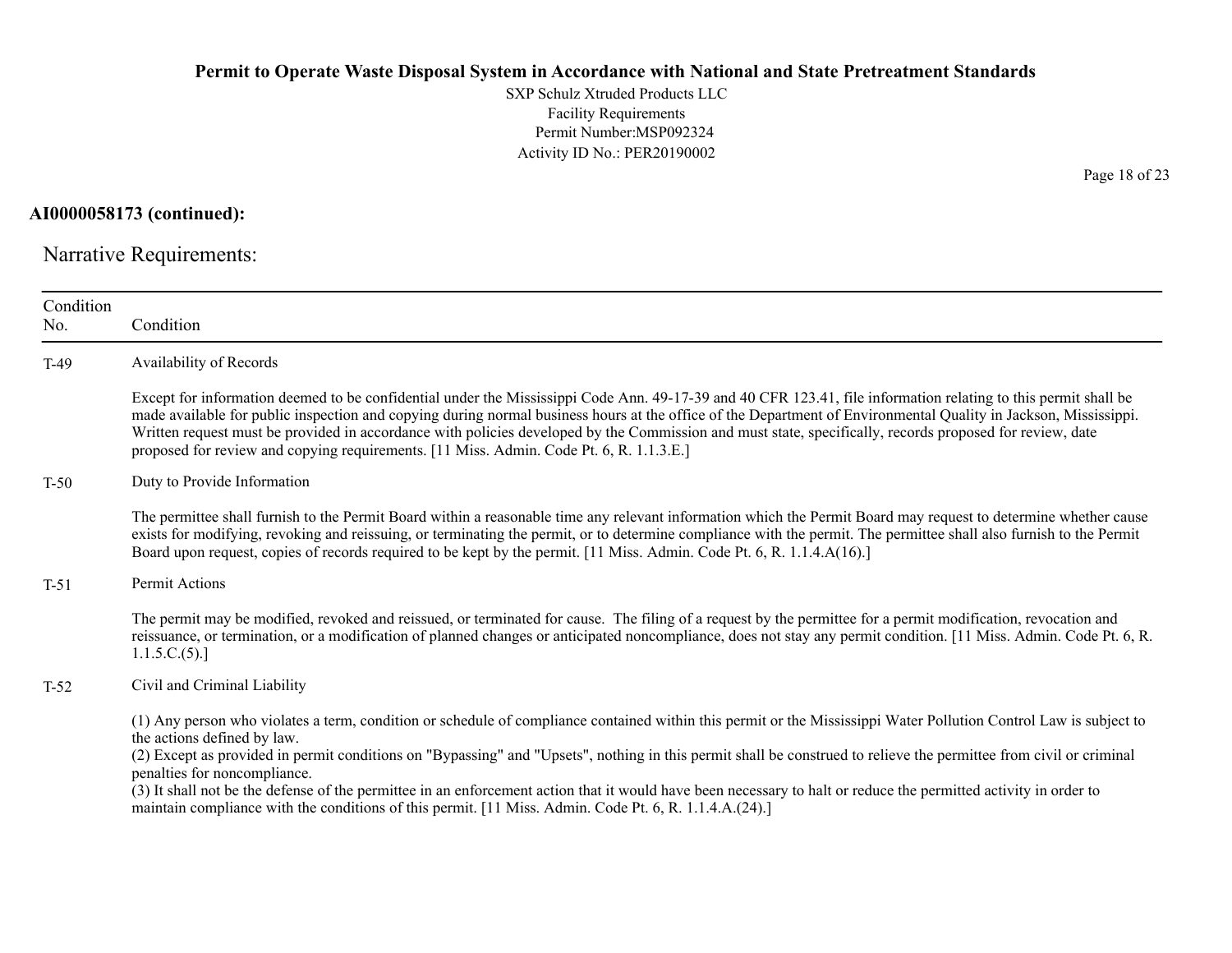SXP Schulz Xtruded Products LLCFacility Requirements Permit Number:MSP092324Activity ID No.: PER20190002

**AI0000058173 (continued):**

Narrative Requirements:

not require additional notification.

ConditionNo. ConditionT-53 Oil and Hazardous Substance Liability Nothing in this permit shall be construed to preclude the institution of any legal action or relieve the permittee from any responsibilities, liabilities, or penalties to which the permittee is or may be subject to under Section 311 of the Federal Water Pollution Control Act and applicable provisions under Mississippi Law pertaining to transportation, storage, treatment, or spillage of oil or hazardous substances. [11 Miss. Admin. Code Pt. 6, R. 1.1.4.A(23).] T-54 Hazardous Waste Release(1) The permittee shall notify the Mississippi Department of Environmental Quality, the EPA Regional Waste Management Division Director, State hazardous waste authorities, and the POTW in writing of any discharge into the POTW of a substance, which, if otherwise disposed of, would be a hazardous waste under 40 CFR part 261. Such notification must include the name of the hazardous waste as set forth in 40 CFR part 261, the EPA hazardous waste number, and the type of discharge (continuous, batch, or other). If the Industrial User discharges more than 100 kilograms of such waste per calendar month to the POTW, the notification shall also contain the following information to the extent such information is known and readily available to the Industrial User: An identification of the hazardous constituents contained in the wastes, as estimation of the mass and concentration of such constituents in the wastestream discharged during that calendar month, and an estimation of the mass of constituents in the wastestream expected to be discharged during the following twelve months. All notifications must take place within 180 days of the effective date of this rule. Industrial users who commence discharging after the effective date of this rule shall provide the notification no later than 180 days after the discharge of the listed or characteristic hazardous waste. Any notification under this paragraph need be submitted only once. However, notifications of changed discharges must be submitted under 40 CFR 403.12(j). The notification requirement in this section does not apply to pollutants already reported under the self-monitoring requirements of 40 CFR 403.12(b), (d), and (e). T-55 Hazardous Waste Release (continued) (2) Dischargers are exempt from the requirements of paragraph (1) of the Hazardous Waste Release requirement during a calendar month in which they discharge no more than fifteen kilograms of hazardous wastes, unless the wastes are acute hazardous wastes as specified in 40 CFR 261.30(d) and 261.33(d). Discharge of more than fifteen kilograms of non-acute hazardous wastes in a calendar month, or of any quantity of acute hazardous wastes as specified in 40 CFR 261.30(d) and

(3) In the case of any new regulations under section 3001 of RCRA identifying additional characteristics of hazardous waste or listing any additional substance as a hazardous waste, the Industrial User must notify the POTW, the EPA Regional Waste Management Division Director, and State hazardous waste authorities of the discharge of such substance within 90 days of the effective date of such regulations. [40 CFR 403.12(p)]

261.33(e), requires a one-time notification. Subsequent months during which the Industrial User discharges more than such quantities of any hazardous waste do

Page 19 of 23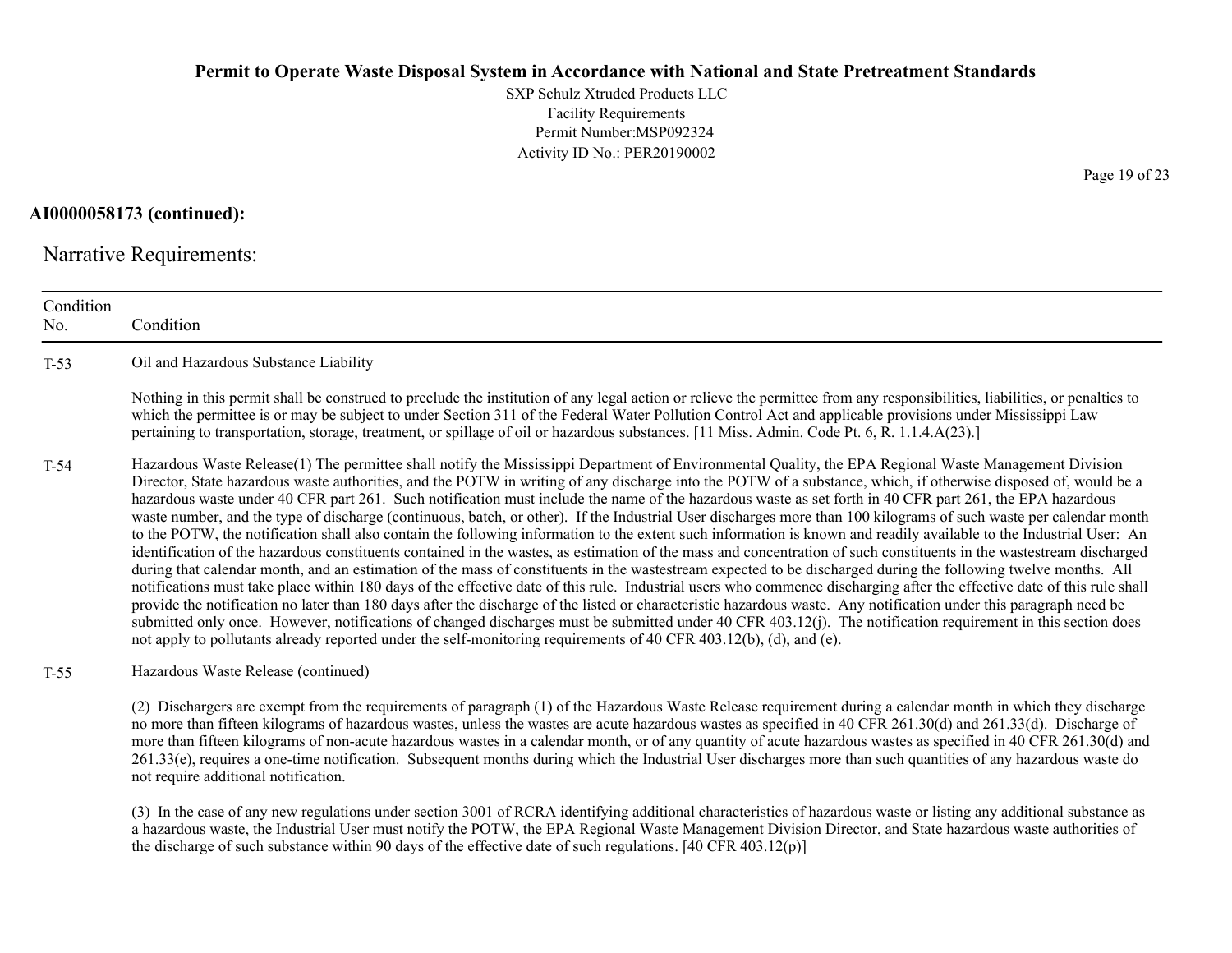SXP Schulz Xtruded Products LLC Facility Requirements Permit Number:MSP092324 Activity ID No.: PER20190002

**AI0000058173 (continued):**

Narrative Requirements:

| Condition<br>No. | Condition                                                                                                                                                                                                                                                                                                                                                                                                                                                                                                                                                                                                                                                                                                                                                                                                                                                                                  |
|------------------|--------------------------------------------------------------------------------------------------------------------------------------------------------------------------------------------------------------------------------------------------------------------------------------------------------------------------------------------------------------------------------------------------------------------------------------------------------------------------------------------------------------------------------------------------------------------------------------------------------------------------------------------------------------------------------------------------------------------------------------------------------------------------------------------------------------------------------------------------------------------------------------------|
| $T-56$           | Hazardous Waste Release (continued)                                                                                                                                                                                                                                                                                                                                                                                                                                                                                                                                                                                                                                                                                                                                                                                                                                                        |
|                  | (4) In the case of any notification made under paragraph (1) of this section, the Industrial User shall certify that it has a program in place to reduce the volume and<br>toxicity of hazardous wastes generated to the degree it has determined to be economically practical. [40 CFR 403.12(p)]                                                                                                                                                                                                                                                                                                                                                                                                                                                                                                                                                                                         |
| $T-57$           | <b>Property Rights</b>                                                                                                                                                                                                                                                                                                                                                                                                                                                                                                                                                                                                                                                                                                                                                                                                                                                                     |
|                  | The issuance of this permit does not convey any property rights in either real or personal property, or any exclusive privileges, nor does it authorize any injury to<br>private property or any invasion of personal rights, nor any infringement of Federal, State, or local laws or regulations. [11 Miss. Admin. Code Pt. 6, R. 1.1.5.E.]                                                                                                                                                                                                                                                                                                                                                                                                                                                                                                                                              |
| $T-58$           | Severability                                                                                                                                                                                                                                                                                                                                                                                                                                                                                                                                                                                                                                                                                                                                                                                                                                                                               |
|                  | The provisions of this permit are severable. If any provision of this permit, or the application of any provision of this permit to any circumstances, is challenged or<br>held invalid, the validity of the remaining permit provisions and/or portions thereof or their application to other persons or sets of circumstances, shall not be<br>affected thereby. [11 Miss. Admin. Code Pt. 6, R. 1.1.4.A(25).]                                                                                                                                                                                                                                                                                                                                                                                                                                                                           |
| $T-59$           | Protection of Confidential Information                                                                                                                                                                                                                                                                                                                                                                                                                                                                                                                                                                                                                                                                                                                                                                                                                                                     |
|                  | (1) Pursuant to Miss. Code Ann. ' 49-17-39 and 40 CFR 123.41, the Permit Board shall make available to the public all information contained on any form and all<br>public comments on such information. Effluent data and information concerning air or water quality shall also be made available to the public. Information that is<br>determined by the Commission to be trade secrets shall not be disclosed to the public without prior consent of the source of such information. When a claim of<br>confidentiality is made by a person in accordance with the provisions of Miss. Code Ann. '49-17-39, a recommendation on the questions of confidentiality shall be<br>made by the Commission and forwarded to the Regional Administrator (or his/her designee) of EPA for his concurrence in such determination of confidentiality.<br>[11 Miss. Admin. Code Pt. 6, R. 1.1.3.F.] |
| $T-60$           | Protection of Confidential Information-continued                                                                                                                                                                                                                                                                                                                                                                                                                                                                                                                                                                                                                                                                                                                                                                                                                                           |
|                  | (2) A copy of a State, UIC, or NPDES permit application, public notice, fact sheet, draft permit and other forms relating thereto, including written public comment<br>and other reports, files and information relating to the application not classified as confidential information by the Commission pursuant to part (1) of this<br>requirement, shall be available for public inspection and copying during normal business hours at the office of the Department in Jackson, Mississippi. [11 Miss.                                                                                                                                                                                                                                                                                                                                                                                 |

Admin. Code Pt. 6, R. 1.1.3.F.]

Page 20 of 23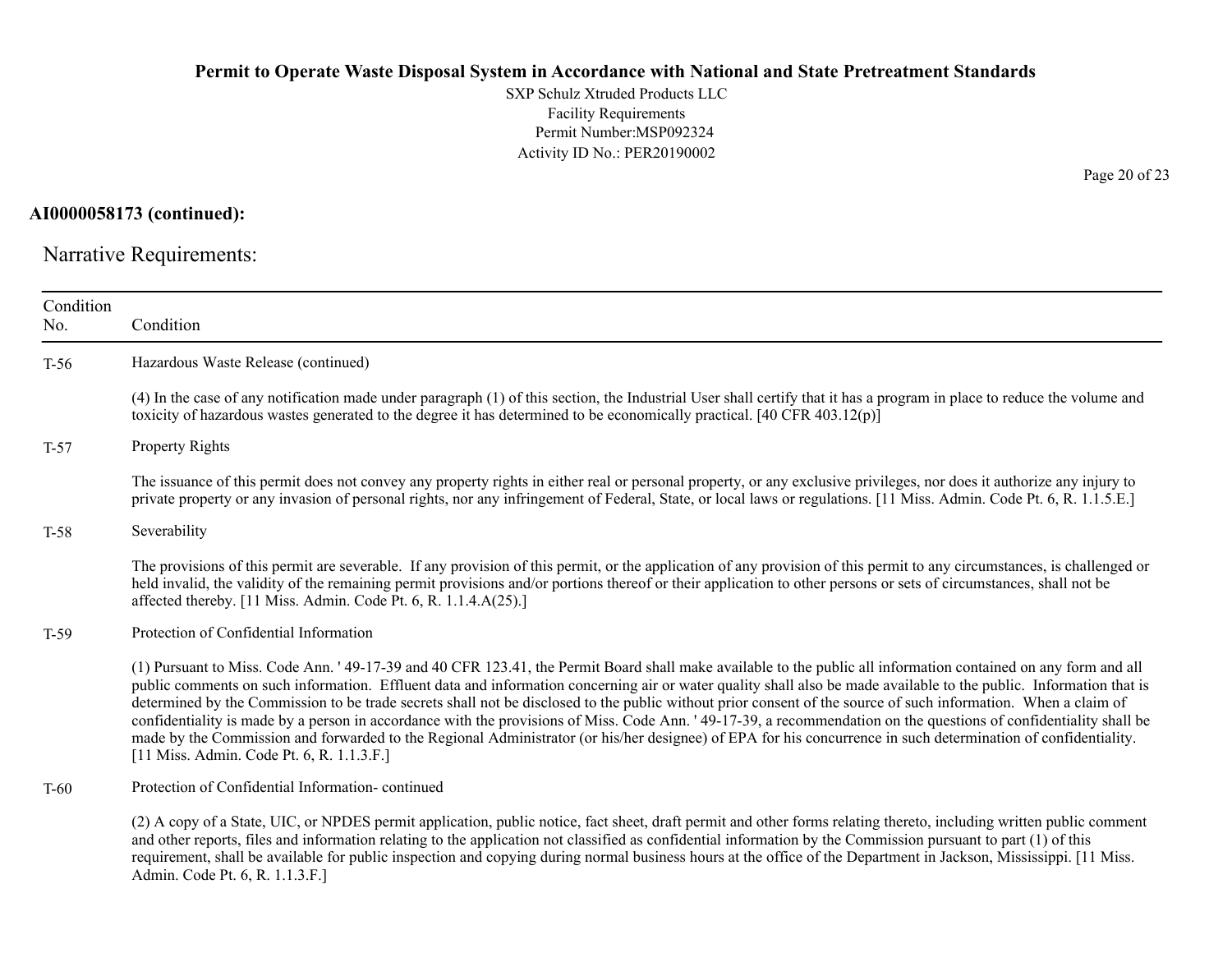SXP Schulz Xtruded Products LLC Facility Requirements Permit Number:MSP092324 Activity ID No.: PER20190002

**AI0000058173 (continued):**

Narrative Requirements:

| Condition<br>No. | Condition                                                                                                                                                                                                                                                                                                                                                                                                                                                                                                                                                                                                                                                                                                                                                                                                                                                                                                                                                            |
|------------------|----------------------------------------------------------------------------------------------------------------------------------------------------------------------------------------------------------------------------------------------------------------------------------------------------------------------------------------------------------------------------------------------------------------------------------------------------------------------------------------------------------------------------------------------------------------------------------------------------------------------------------------------------------------------------------------------------------------------------------------------------------------------------------------------------------------------------------------------------------------------------------------------------------------------------------------------------------------------|
| $T-61$           | Protection of Confidential Information-continued                                                                                                                                                                                                                                                                                                                                                                                                                                                                                                                                                                                                                                                                                                                                                                                                                                                                                                                     |
|                  | (3) Upon determination by the Commission that information submitted by a permit applicant is entitled to protection against disclosure as trade secrets, the<br>information shall be so labeled and otherwise handled as confidential. Copies of the information and a notice of the Commission's action shall be forwarded to the<br>Regional Administrator (or his/her designee). In making its determination of entitlement to protection as a trade secret, the Commission shall follow the procedure<br>set forth in Miss. Code Ann. '49-17-39. In the event the Commission denies the claim of confidentiality, the applicant shall have, upon notification thereof, the<br>right to appeal the Commission's determination in the same manner provided for other orders of the Commission. No disclosure, except to EPA, shall be allowed<br>until any appeal from the determination of the Commission is completed. [11 Miss. Admin. Code Pt. 6, R. 1.1.3.F.] |
| $T-62$           | Spill Prevention and Best Management Plans                                                                                                                                                                                                                                                                                                                                                                                                                                                                                                                                                                                                                                                                                                                                                                                                                                                                                                                           |
|                  | Any permittee which has above ground bulk storage capacity, of more than 1320 gallons or any single container with a capacity greater than 660 gallons, of<br>materials and/or liquids (including but not limited to, all raw, finished and/or waste material) with chronic or acute potential for pollution impact on waters of the<br>State and not subject to Mississippi Hazardous Waste Management Regulations or 40 CFR 112 (Oil Pollution Prevention) regulations shall provide secondary<br>containment as found in 40 CFR 112 or equivalent protective measures such as trenches or waterways which would conduct any tank releases to a permitted<br>treatment system or sufficient equalization or treatment capacity needed to prevent chronic/acute pollution impact. [11 Miss. Admin. Code Pt. 6, R. 1.1.4.A(12)(a).]                                                                                                                                  |
| T-63             | <b>Closure Requirements</b>                                                                                                                                                                                                                                                                                                                                                                                                                                                                                                                                                                                                                                                                                                                                                                                                                                                                                                                                          |
|                  | Should the permittee decide to permanently close and abandon the premises upon which it operates, it shall provide a Closure Plan to the Permit Board no later<br>than 90 days prior to doing so. This Closure Plan shall address how and when all manufactured products, by-products, raw materials, stored chemicals, and solid<br>and liquid waste and residues will be removed from the premises or permanently disposed of on site such that no potential environmental hazard to the waters of<br>the State will be presented. Closure plan(s) submitted to and approved by Mississippi Department of Environmental Quality for compliance with other<br>environmental regulations will satisfy the closure requirements for those items specifically addressed in the closure plan(s) as long as the closure does not present a<br>potential for environmental hazard to waters of the State. [11 Miss. Admin. Code Pt. 6, R. 1.1.4.A(11).]                   |

Page 21 of 23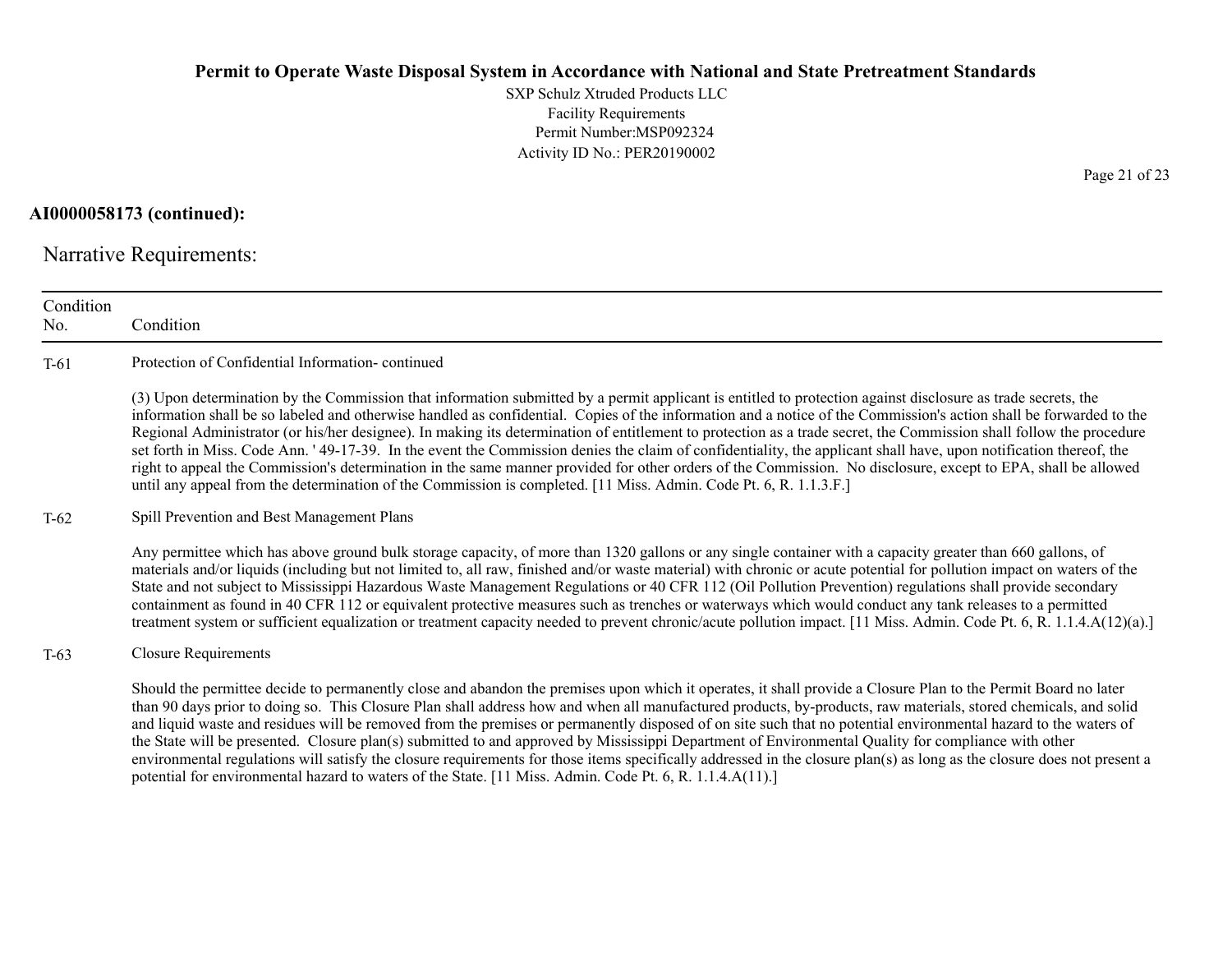SXP Schulz Xtruded Products LLC Facility Requirements Permit Number:MSP092324 Activity ID No.: PER20190002

Page 22 of 23

## **RPNT0000000001 (MSP092324-001) Outfall 001 (Wastewater from Alkaline Cleaning, Pickling, and Passivating Titanium and Stainless Steel Pipe with Rinse and Scrubber Water):**

Submittal/Action Requirements:

| Condition<br>No. | Condition                                                                                                                                                                                                                                                                                                                                                                                                                                                          |
|------------------|--------------------------------------------------------------------------------------------------------------------------------------------------------------------------------------------------------------------------------------------------------------------------------------------------------------------------------------------------------------------------------------------------------------------------------------------------------------------|
| $S-1$            | The Permittee shall submit analytical results on a monthly Discharge Monitoring Report (DMR): Due monthly, by the 28th of the subsequent month. The<br>permittee shall submit analytical results for the following pollutants: Cadmium, Chromium, Copper, Lead, Nickel, Silver, Zinc, Cyanide, Total Suspended Solids<br>(TSS), Oil & Grease, Biochemical Oxygen Demand (BOD), Surfactants, Flow, and pH. [11 Miss. Admin. Code Pt. 6, Ch. 1, Subch. 1. IV.A(15)c] |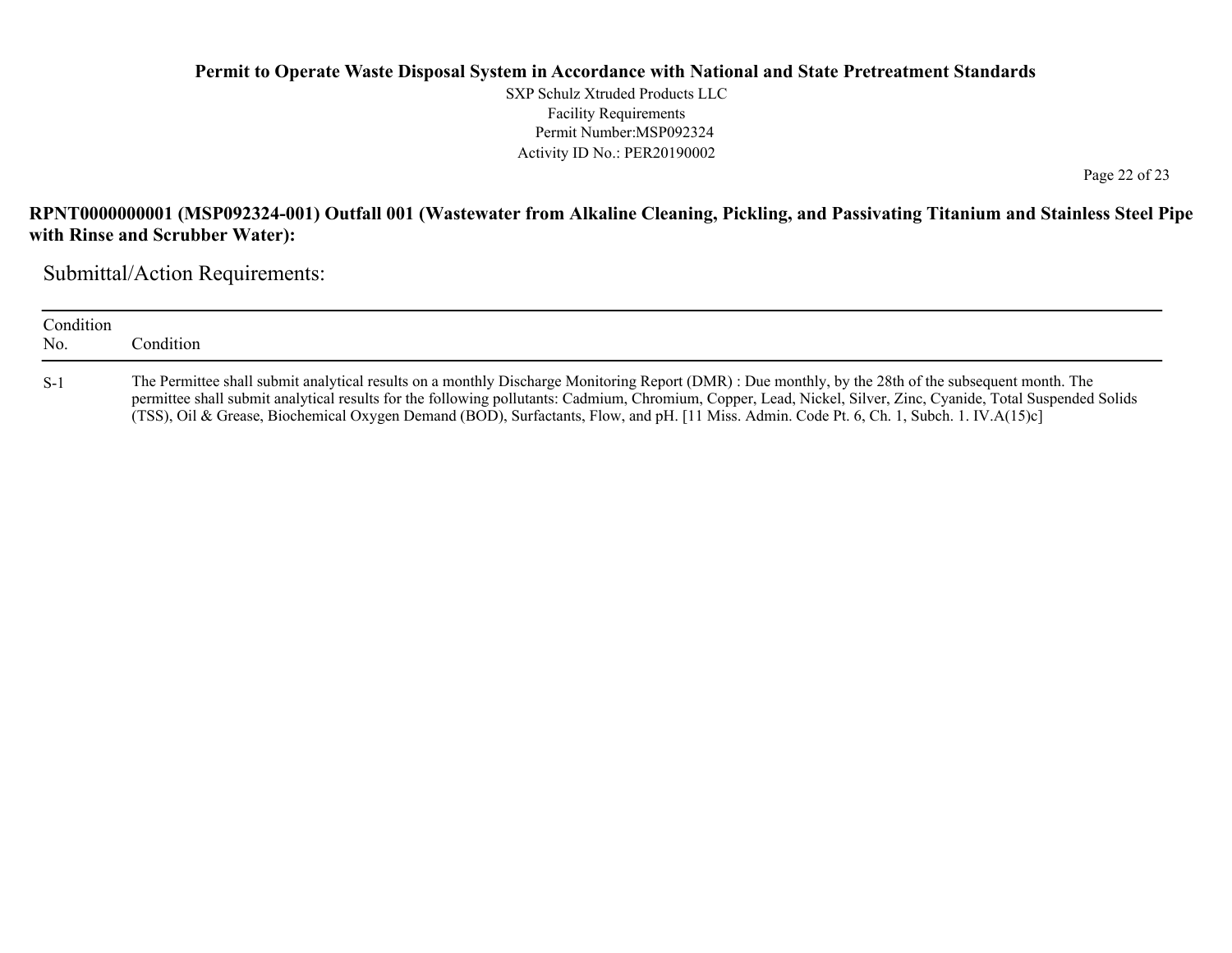SXP Schulz Xtruded Products LLC Facility Requirements Permit Number:MSP092324 Activity ID No.: PER20190002

Page 23 of 23

### **RPNT0000000002 (MSP092324-002) Outfall 002 (Wastewater from Heat-Treat Quench Tank and Pipe Degreasing System):**

Submittal/Action Requirements:

| Condition<br>No. | Condition                                                                                                                                                                                                                                                                                                                                                                                                                                                            |
|------------------|----------------------------------------------------------------------------------------------------------------------------------------------------------------------------------------------------------------------------------------------------------------------------------------------------------------------------------------------------------------------------------------------------------------------------------------------------------------------|
| $S-1$            | The Permittee shall submit analytical results on a monthly Discharge Monitoring Report (DMR) : Due monthly, by the 28th of the subsequent month. The<br>permittee shall submit analytical results for the following pollutants: Cadmium, Chromium, Copper, Lead, Nickel, Silve, Zinc, Cyanide, Biochemical Oxygen<br>Demand (BOD), Total Suspended Solids (TSS), Oil and Grease, Surfactants, Flow, and pH. [11 Miss. Admin. Code Pt. 6, Ch. 1, Subch. 1. IV.A(15)c] |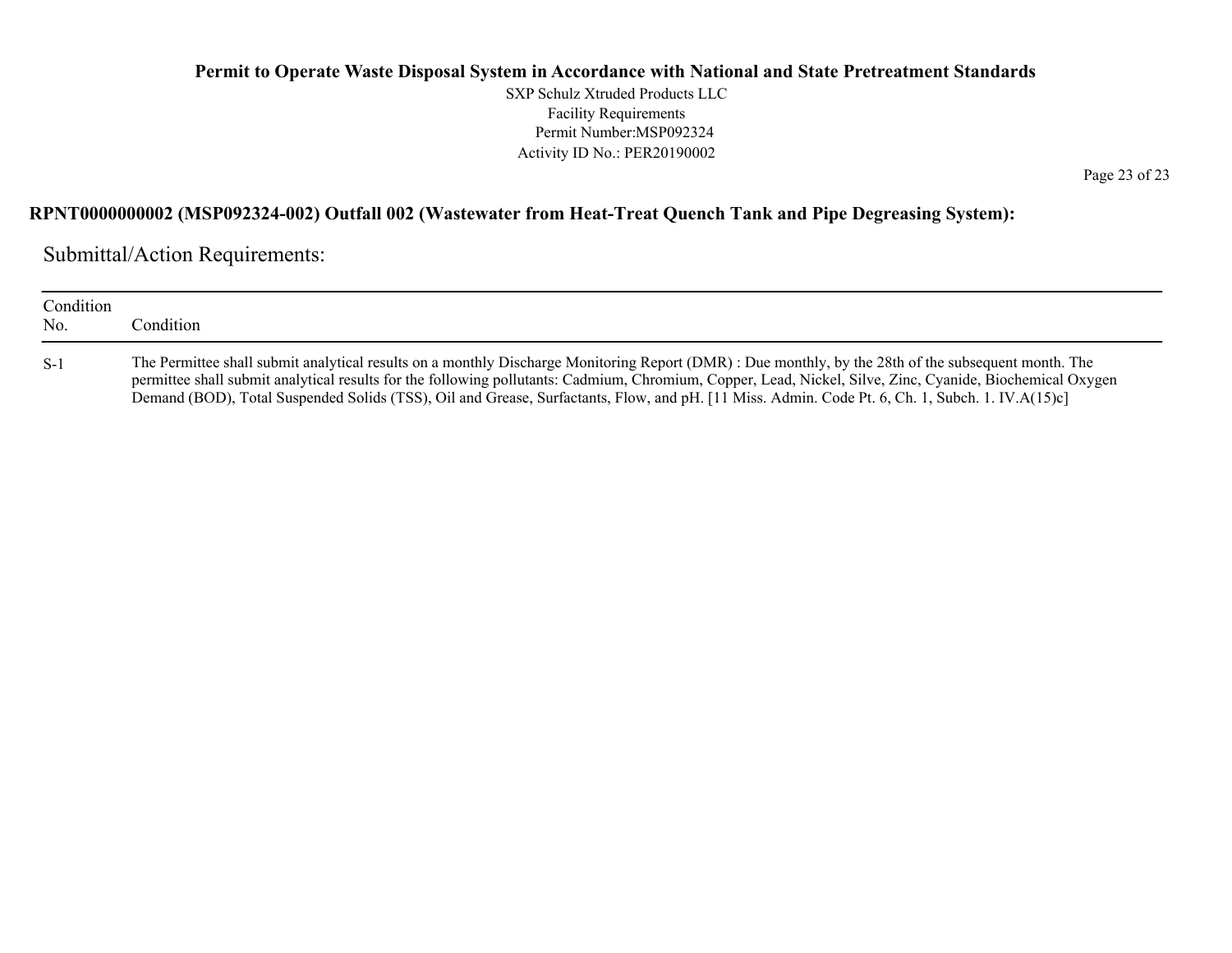# **GENERAL INFORMATION**

2785 McCracken Road Hernando, MS Desoto County SXP Schulz Xtruded Products LLC

#### **Alternate/Historic Identifiers**

| ID           | <b>Alternate/Historic Name</b>   | <b>User Group</b>                | <b>Start Date</b> | <b>End Date</b> |
|--------------|----------------------------------|----------------------------------|-------------------|-----------------|
| 58173        | SXP Schulz Xtruded Products, LP  | Historic Site Name               | 7/23/2017         | 9/3/2019        |
| 2803300112   | SXP Schulz Xtruded Products, LP  | Air-AIRS AFS                     | 7/20/2012         |                 |
| 068000112    | Schulz Xtruded Products          | Air-Synthetic Minor Operating    | 9/27/2012         | 6/20/2017       |
| 068000112    | Schulz Xtruded Products          | Air-Construction                 | 9/27/2012         |                 |
| MSD097904932 | Schulz Xtruded Products          | Hazardous Waste-EPA ID           | 3/27/2013         |                 |
| MSP092324    | <b>Schulz Xtruded Products</b>   | Water - Pretreatment             | 2/11/2014         | 7/23/2018       |
| MSR002184    | Schulz Xtruded Products          | GP-Baseline                      | 7/7/2015          | 1/25/2016       |
| MSR002184    | Schulz Xtruded Products          | GP-Baseline                      | 1/25/2016         | 10/31/2020      |
| 58173        | Schulz Xtruded Products          | Historic Site Name               | 7/20/2012         | 7/23/2017       |
| 068000112    | SXP Schulz Xtruded Products LP   | Air-Synthetic Minor Operating    | 6/20/2017         | 5/31/2022       |
|              | Branch                           | Branches Group - Air             | 7/18/2017         |                 |
|              | Branch                           | Branches Group - Water           | 7/18/2017         |                 |
|              | Branch                           | Branches Group - Stormwater-401  | 7/18/2017         |                 |
|              | Branch                           | Branches Group - Hazardous Waste | 8/4/2017          |                 |
| MSP092324    | SXP Schulz Xtruded Products LP   | Water - Pretreatment             | 7/23/2018         | 9/23/2019       |
| 58173        | SXP Schulz Xtruded Products, LLC | Official Site Name               | 9/3/2019          |                 |
| MSP092324    | SXP Schulz Xtruded Products LLC  | Water - Pretreatment             | 9/23/2019         | 6/30/2023       |

**Basin:**Yazoo River Basin

## **Location Description:**